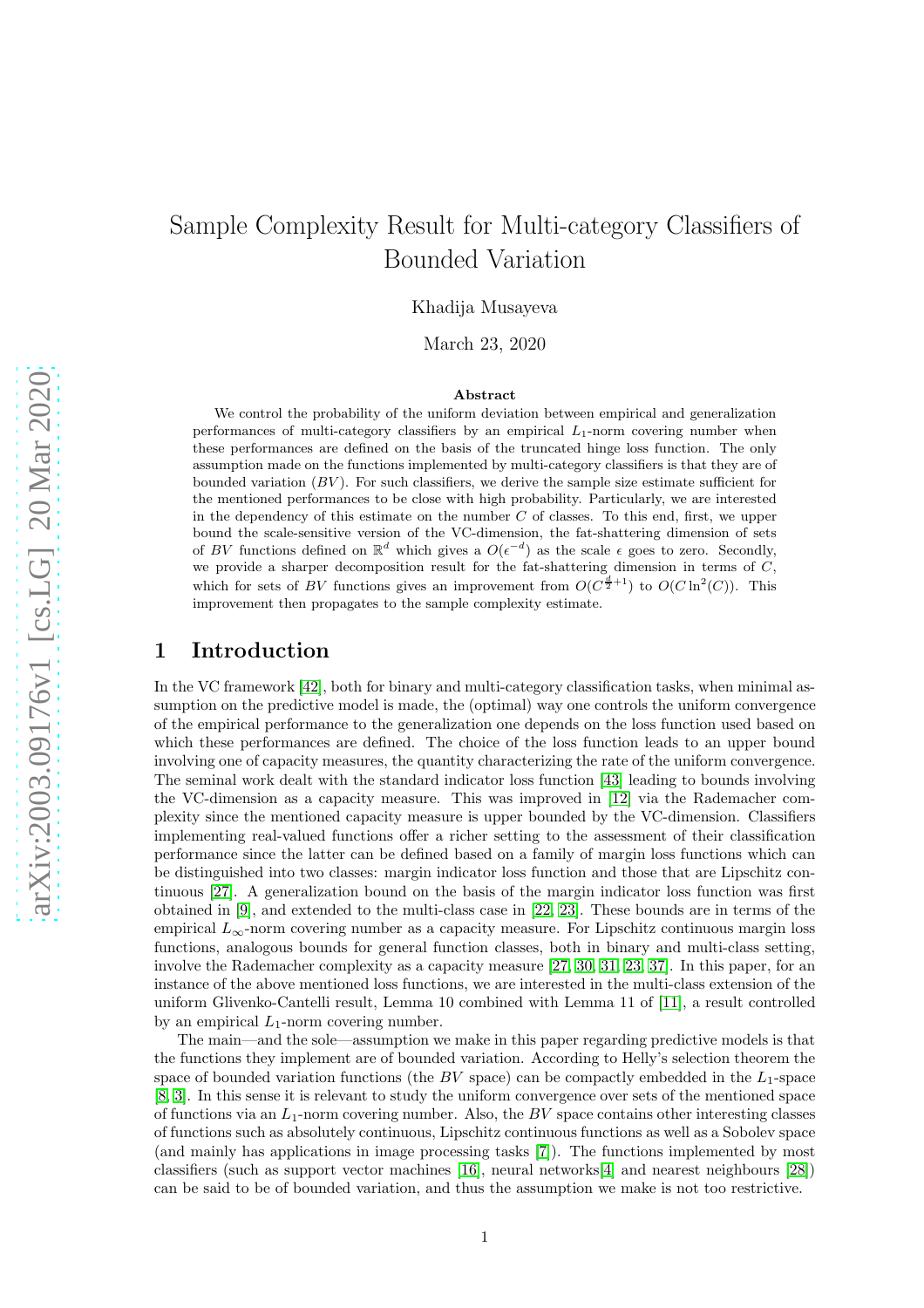In our extension, we closely follow the combinatorial method of Pollard [\[38\]](#page-16-7) based on which he derived the rate of the uniform convergence for the classical Glivenko-Cantelli problem via an empirical  $L_1$ -norm approximation of the set. We then translate this result into a sample complexity estimate (as in [\[11\]](#page-15-4)), i.e., for fixed  $\epsilon, \delta \in (0, 1)$ , a minimum sample size *n* sufficient for the uniform deviation between the empirical and true means to be at most  $\epsilon > 0$  with probability at least  $1 - \delta$ . The VC theory relies on the independent (and identical) distribution assumption, but it still applies if one replaces the independence assumption with the asymptotic independence one, the condition satisfied by the so-called mixing processes[\[15,](#page-15-10) [46\]](#page-17-0). Following [\[33\]](#page-16-8), we also extend the mentioned results to such processes, where instead of sample size we now deal with the number of independent blocks (or efficient sample size).

No matter the setting mentioned above, the main focus of the present work is on elaborating the dependency of a sample complexity estimate on the number  $C$  of classes. The first step towards this goal is the estimation of the metric entropy of sets of the BV space. Such a bound exists in the  $L_1$ -norm [\[19\]](#page-15-11), and can be shown to hold with respect to the  $L_1(\mu)$ -norm for all probability measures  $\mu$  with Lebesgue densities. Instead, we upper bound the fat-shattering dimension of sets of the BV space which then can be substituted in metric entropy bounds for general function classes [\[2,](#page-14-0) [10,](#page-15-12) [35,](#page-16-9) [37\]](#page-16-5) which hold for any probability measure on the domain  $\mathbb{R}^d$  of the mentioned functions. We obtain a bound scaling as a  $O(\epsilon^{-d})$  as  $\epsilon \to 0$ . To make explicit the dependency on the number of classes we appeal to a particular bound, the decomposition of capacity measure which allows one to upper bound a capacity measure of a composite class by a set of that of basic classes. Since we are dealing with two capacity measures, the covering number (or the metric entropy) and the fat-shattering dimension, and since they are related to each other via a combinatorial bound (or the metric entropy bound), one can perform the decomposition at the level of either of them. Decomposition results exist for covering numbers and the fat-shattering dimension [\[23,](#page-15-3) [17\]](#page-15-13). The main contribution of this paper is a new efficient decomposition result for the fat-shattering dimension which scales with C as a  $O(C \ln^2(C))$ . This is an improvement over that in [\[17\]](#page-15-13) applied in the multi-class setting where the dependency on  $C$  worsens with the growth rate of the fatshattering dimension of basic classes, and particularly, for sets of the BV space it is a  $O(C^{\frac{d}{2}+1})$ . This decomposition leads to a new, *dimension-free*, i.e., not depending on the sample size  $n$  metric entropy bound with a sharper dependency on  $C$  compared to Corollary 1 in [\[37\]](#page-16-5). The application of this result gives a sample complexity estimate with a  $O(C \ln^2(C))$  dependency improving upon a  $O(C^d)$  obtained based on the decomposition of the  $L_p(\mu)$ -norm metric entropies with  $p \in \{1, 2\}$ , and  $O(C \ln^{d+2} C)$  with  $2 \leq p < \infty$ . For that in  $p = \infty$ , our bound gives a comparable result.

The rest of the paper is organized as follows. In Section [2](#page-1-0) we introduce the theoretical background. Section [3](#page-4-0) is dedicated to upper bounding the probability of the uniform deviation between empirical and generalization performances of the classifiers of interest by an empirical  $L_1$ -norm. Section [4](#page-5-0) discusses metric entropy bounds for sets of the BV space, and for such sets derives a new upper bound on the fat-shattering dimension. In Section [5](#page-8-0) we introduce an efficient decomposition of the fat-shattering dimension based on which we derive a sample complexity estimate and compare it with the estimate obtained via the decomposition of the empirical  $L_{\infty}$ -norm metric entropy. Conclusions and ongoing research are given in Section [6.](#page-11-0) Finally, the case of mixing processes is addressed in Appendix.

### <span id="page-1-0"></span>2 Preliminaries

We consider C-category pattern classification problems with finite  $C > 2$ . Each object is represented by its description  $x \in \mathcal{X}$  and the categories y belong to the set  $\mathcal{Y} = \{1, \ldots, C\}$ . Let  $Z = (X, Y)$  be a random pair with values in  $\mathcal{Z} = \mathcal{X} \times \mathcal{Y}$ , distributed according to an unknown probability measure  $P$ . The only information about  $P$  is given by an *n*-sample  $\mathbf{Z}_n = (Z_i)_{1 \leqslant i \leqslant n} = ((X_i, Y_i))_{1 \leqslant i \leqslant n}$  made up of *n* independent copies of *Z*.

The classifiers considered in the present manuscript are defined based on classes  $\mathcal{G} = \prod_{k=1}^{C} \mathcal{G}_k$  of functions mapping X to a hypercube in  $\mathbb{R}^C$  and a decision rule which for each  $g = (g_k)_{1 \leq k \leq C} \in \mathcal{G}$ and for each  $x \in \mathcal{X}$ , returns either the index of the component function whose value is the highest or a dummy category ∗ in case of ties. The classification performance of such classifiers can be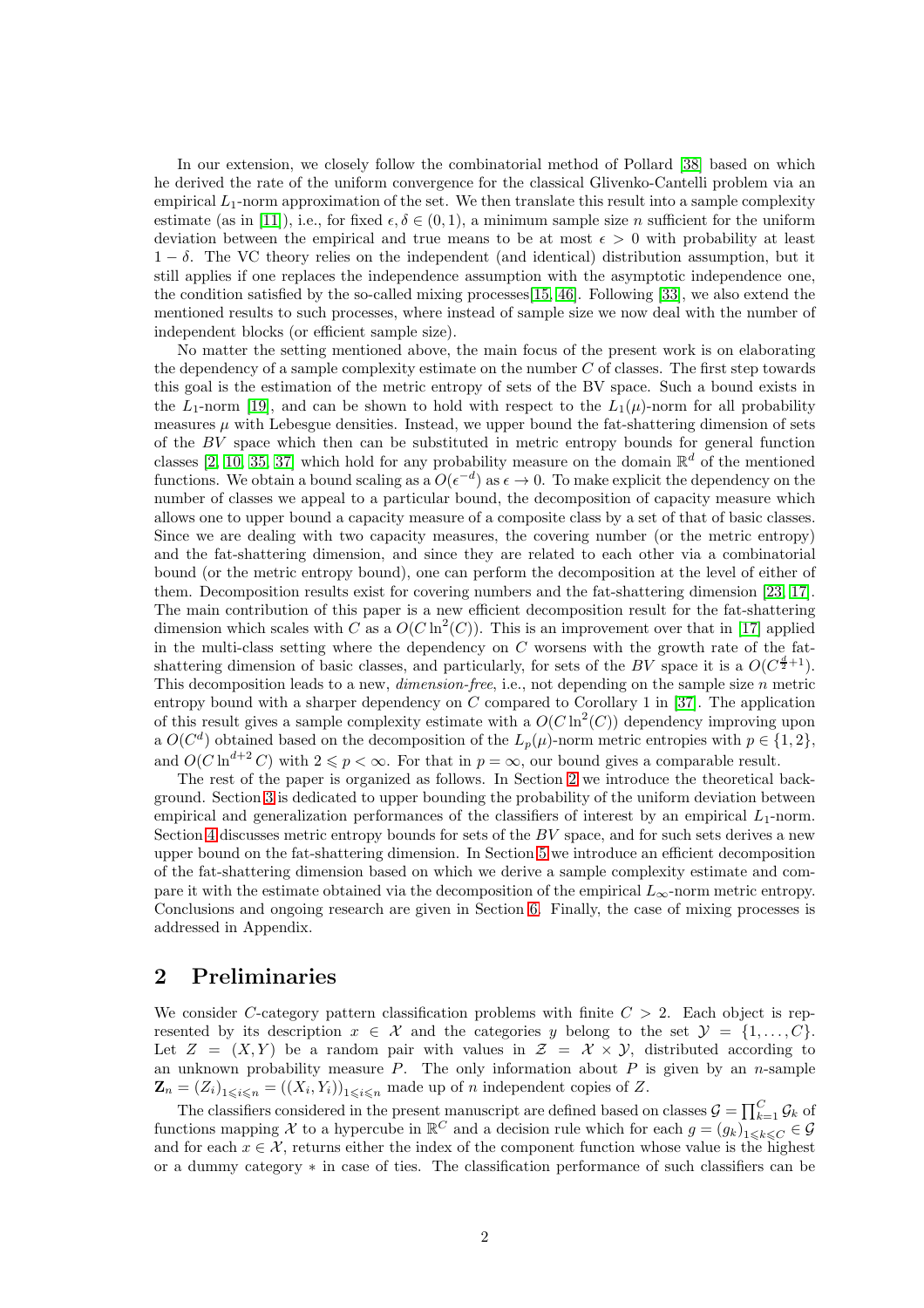assessed based on functions computing the difference between two component functions,

$$
\forall (x, y) \in \mathcal{Z}, \quad f_g(x, y) = \frac{1}{2}(g_y(x) - \max_{k \neq y} g_k(x)),
$$

and a margin loss function which penalizes all values below some margin  $\gamma > 0$ . The performance of most well-known classifiers such as neural networks [\[4\]](#page-15-9), support vector machines [\[16\]](#page-15-8), nearest neighbours [\[28\]](#page-16-6) and boosting method [\[39\]](#page-16-10) can be studied in this margin framework. The margin loss function used here is the (parametrized) truncated hinge loss defined as

$$
\phi_{\gamma}(t) = \begin{cases} 1, & t \leq 0, \\ 1 - \frac{t}{\gamma}, & t \in (0, \gamma], \\ 0, & t > \gamma, \end{cases}
$$

where  $\gamma \in (0,1]$  and  $t \in \mathbb{R}$ , which is  $\frac{1}{\gamma}$ -Lipschitz continuous. This loss function is "insensitive" to the values of its argument strictly below zero and above  $\gamma$  in the sense that, if instead of functions  $f_q$ , we use their truncated versions

$$
f_{g,\gamma}(x,y) = \max\left(0, \min\left(\gamma, \frac{1}{2}(g_y(x) - \max_{k \neq y} g_k(x))\right)\right),\,
$$

where  $(x, y) \in \mathcal{Z}$ , it holds

$$
\phi_{\gamma}(f_g(z)) = \phi_{\gamma}(f_{g,\gamma}(z)), \quad \forall z \in \mathcal{Z}.
$$

We denote  $\mathcal{F}_{\mathcal{G}} = \{f_g : g \in \mathcal{G}\}\$ , and  $\mathcal{F}_{\mathcal{G},\gamma} = \{f_{g,\gamma} : g \in \mathcal{G}\}\$  for fixed  $\gamma \in (0,1]$ . This kind of transitioning from  $f_g$  to  $f_{g,\gamma}$  results in tighter upper bounds in terms of the co-domain now shrinked to  $[0, \gamma]$ .

With these definitions at hand, we now can define the margin risk of every  $g \in \mathcal{G}$  as

$$
L_{\gamma}\left(g\right) = \mathbb{E}_{Z}\left[\phi_{\gamma}\left(f_{g,\gamma}\left(Z\right)\right)\right],
$$

and its empirical margin risk as

$$
L_{\gamma,n}(g) = \frac{1}{n} \sum_{i=1}^{n} \phi_{\gamma} (f_{g,\gamma} (Z_i)).
$$

We are interested in the rate of convergence of the empirical margin risk to the margin risk uniformly over  $\mathcal G$ . The rate of this is controlled by the *capacity* of a classifier: the higher the capacity, the slower the convergence. There are several families of capacity measures: the ones appearing in this work are covering/packing numbers [\[26\]](#page-16-11) and the fat-shattering dimension [\[25\]](#page-16-12). They are defined below.

We denote by F a class of real-valued functions on some metric space  $(\mathcal{T}, \rho)$ . Denote by  $\bar{\mathcal{F}} \subset \mathcal{F}$ a (proper)  $\epsilon$ -net of F with respect to the metric  $\rho$ :

$$
\forall f \in \mathcal{F}, \exists \bar{f} \in \bar{\mathcal{F}}, \quad \rho(f, \bar{f}) < \epsilon.
$$

The covering number of  $\mathcal{F}, \mathcal{N}(\epsilon, \mathcal{F}, \rho)$ , is the smallest cardinality of  $\epsilon$ -nets of  $\mathcal{F}$ . Related to the covering number is the notion of packing number. A subset  $\mathcal{F}' \subseteq \mathcal{F}$  is  $\epsilon$ -separated with respect to the metric  $\rho$  if for any two distinct elements  $f_1, f_2 \in \mathcal{F}'$ ,  $\rho(f_1, f_2) \geq \epsilon$ . The  $\epsilon$ -packing number  $\mathcal{M}(\epsilon, \mathcal{F}', \rho)$  of  $\mathcal F$  is the maximal cardinality of its  $\epsilon$ -separated subsets. The (pseudo-)metric of interest in this work is the empirical one: for any  $f, f' \in \mathcal{F}$  and  $\mathbf{t}_n = (t_i)_{1 \leq i \leq n} \in \mathcal{T}^n$ , define  $d_{p,\mathbf{t}_n}$ as

$$
d_{p,\mathbf{t}_n}(f, f') = \left(\frac{1}{n} \sum_{i=1}^n |f(t_i) - f'(t_i)|^p\right)^{\frac{1}{p}}, \forall p \in [1, +\infty)
$$

and  $d_{\infty,\mathbf{t}_n}(f, f') = \max_{1 \leq i \leq n} |f(t_i) - f'(t_i)|$ . Note that, since  $d_{p,\mathbf{t}_n}(f, f') \leq d_{q,\mathbf{t}_n}(f, f')$  for any  $p \leqslant q$ , there holds

<span id="page-2-0"></span>
$$
\mathcal{N}\left(\epsilon, \mathcal{F}, d_{p, \mathbf{t}_n}\right) \leqslant \mathcal{N}\left(\epsilon, \mathcal{F}, d_{q, \mathbf{t}_n}\right). \tag{1}
$$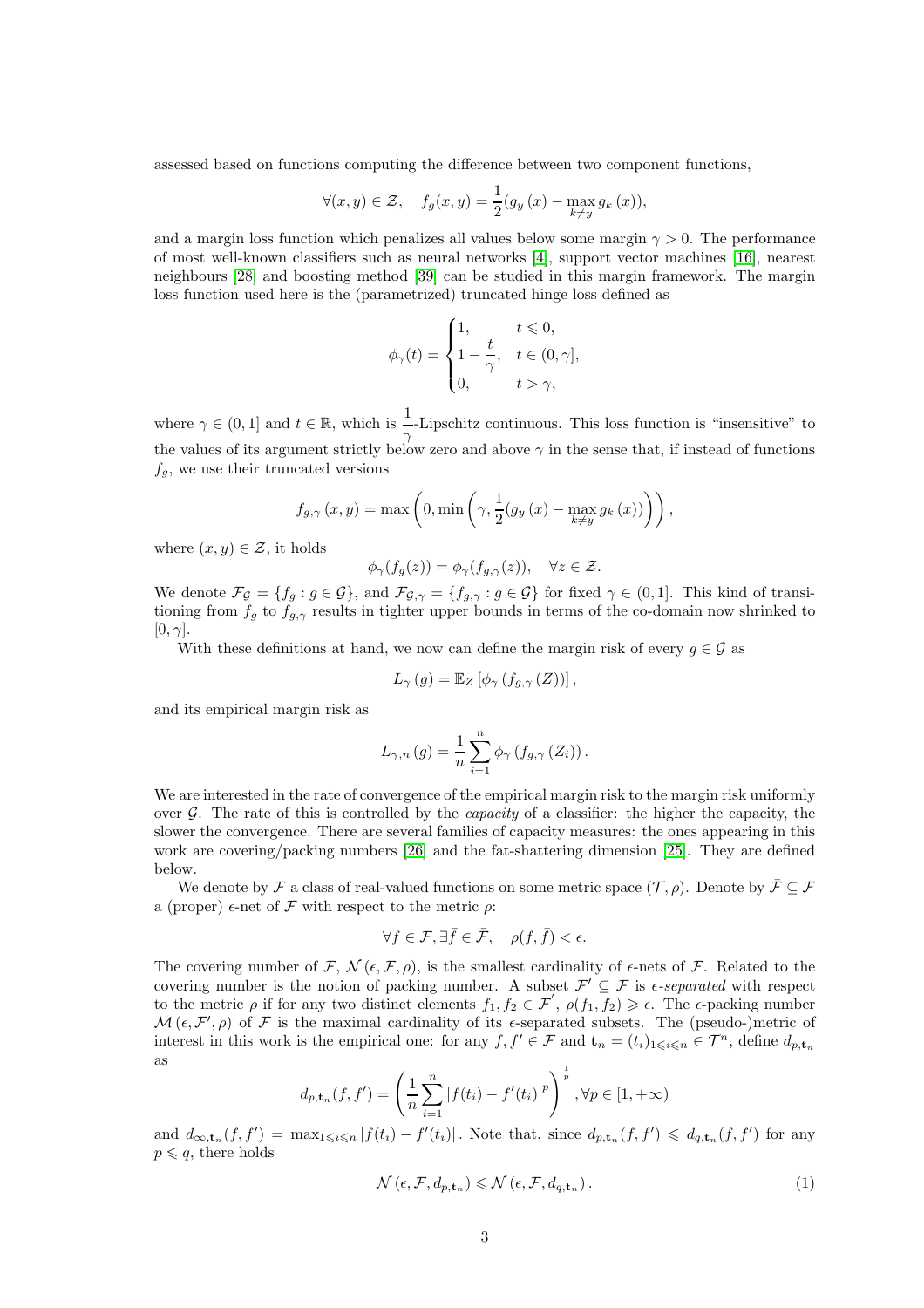We denote  $\mathcal{N}_p(\epsilon, \mathcal{F}, n) = \sup_{\mathbf{t}_n \in \mathcal{T}^n} \mathcal{N}(\epsilon, \mathcal{F}, d_{p,\mathbf{t}_n})$ , and similarly for packing numbers. The logarithm of covering number is called metric entropy.

For  $\epsilon > 0$ , a subset  $\{t_i : 1 \leq i \leq n\}$  of  $\mathcal T$  is said to be  $\epsilon$ -shattered by  $\mathcal F$  if there is a witness  $s: \mathcal{T} \to \mathbb{R}$  such that for any  $(b_i)_{1 \leq i \leq n} \in {\{-1,1\}}^n$ , there is a function  $f \in \mathcal{F}$  satisfying:

$$
\forall i \in \{1,\ldots,n\}, \ b_i \left(f(t_i)-s(t_i)\right) \geqslant \epsilon.
$$

The fat-shattering dimension of F at scale  $\epsilon$ ,  $d_{\mathcal{F}}(\epsilon)$ , is the maximal cardinality of a subset of T  $\epsilon$ -shattered by  $\mathcal F$ , if such a maximum exists, otherwise  $\mathcal F$  is said to have infinite fat-shattering dimension at scale  $\epsilon$ .

In this work, we make the regularity assumption on the classes of component functions that they are of bounded variation. To introduce the space of functions of bounded variation, we shall first give the definitions of Lebesgue, and Sobolev spaces. For a broader account on the mentioned spaces the reader may consult [\[1,](#page-14-1) [21,](#page-15-14) [47,](#page-17-1) [6\]](#page-15-15).

Let F denote the set of all real-valued measurable functions on a measure space  $(\mathcal{T}, \mathcal{A}, \mu)$ . For all  $p \in \mathbb{N} \setminus \{0\}, L_p(\mathcal{T}, \mathcal{A}, \mu)$  is the Lebesgue space of (equivalence classes of) p-summable functions  $f \in \mathcal{F}$ :

$$
||f||_{L_p(\mu)} = \left(\int_{\mathcal{T}} |f(t)|^p \, d\mu(t)\right)^{\frac{1}{p}} < \infty,
$$

and

$$
L_{\infty}(\mathcal{T}, \mathcal{A}, \mu) = \bigg\{ f \in \mathcal{F} : ||f||_{L_{\infty}(\mu)} = \operatorname*{ess\,sup}_{t \in \mathcal{T}} |f(t)| < \infty \bigg\},
$$

where  $\operatorname{ess\,sup}_{t\in\mathcal{T}}|f(t)|=\operatorname{inf}_{a\geqslant 0}\mu\{t\in\mathcal{T}:|f(t)|>a\}=0.$  We abbreviate  $L_p(\mathcal{T})=L_p(\mathcal{T},\mathcal{A},\mu)$ , and denote the metric induced from the norm  $\|\cdot\|_{L_p(\mu)}$  by  $d_{L_p(\mu)}$ . In the rest of the section we assume  $\mu$ to be the Lebesgue measure, which in the case of Euclidean spaces coincides with the definitions of length, area and volume. In such a case, we will drop the measure from the notation of the norm.

Let  $\mathcal{T}$  be an open subset of  $\mathbb{R}^d$ . Let  $k \in \mathbb{N}$  and let  $\alpha = (\alpha_i)_{1 \leqslant i \leqslant d} \in \mathbb{N}^d$  be a multi-index with  $|\alpha| = \sum_{i=1}^d \alpha_i \leq k$ . For any  $t = (t_i)_{1 \leq i \leq d} \in \mathcal{T}$ , the partial derivatives are denoted by  $D_i = \frac{\partial}{\partial t_i}$  and the higher order partial derivatives by

$$
D^{\alpha} = \frac{\partial^{|\alpha|}}{\partial t_1^{\alpha_1} \dots \partial t_d^{\alpha_d}}.
$$

The gradient of a real-valued function f on  $\mathbb{R}^d$  is denoted by  $Df = (D_i f)_{1 \leqslant i \leqslant d}$ . Denote by  $C^m(\mathcal{T})$  m-times continuously differentiable real-valued functions, and abbreviate  $C(\mathcal{T}) = C^0(\mathcal{T})$ . Let  $(C_c^m(\mathcal{T}), \mathbb{R}^d)$  be the set of m-times continuously differentiable functions from  $\mathcal{T}$  to  $\mathbb{R}^d$  with compact support contained in T. For a given  $\alpha$  and for a given  $f \in L_1(\mathcal{T})$ ,  $D^{\alpha} f = f_w \in L_1(\mathcal{T})$  is called the  $\alpha$ -th weak derivative of f, if for all  $\phi \in (C_c^1(\mathcal{T}), \mathbb{R}),$ 

$$
\int_{\mathcal{T}} f(t) D^{\alpha} \phi(t) dt = (-1)^{|\alpha|} \int_{\mathcal{T}} \phi(t) f_w(t) dt.
$$

Let  $p \in [1,\infty]$ . Denote by  $(W^{k,p}(\mathcal{T}), \|\cdot\|_{W^{k,p}})$  the space of functions  $f \in L_p(\mathcal{T})$  with  $D^{\alpha}f$  (in the sense of weak derivative) in  $L_p(\mathcal{T})$  and with the norm  $||f||_{W^{k,p}}$  defined as

$$
||f||_{W^{k,p}} = \int_{\mathcal{T}} \sum_{0 \leqslant |\alpha| \leqslant k} |D^{\alpha} f(t)|^p dt = \sum_{0 \leqslant |\alpha| \leqslant k} ||D^{\alpha} f||_{L_p(\mathcal{T})}^p
$$

for  $p \in [1, \infty)$  and

$$
||f||_{W^{k,\infty}} = \max_{0 \leqslant |\alpha| \leqslant k} ||D^\alpha f||_{L_\infty(\mathcal{T})}.
$$

 $W^{k,p}$  is called the Sobolev space of integer order. Now we are ready to give the definition of the BV space.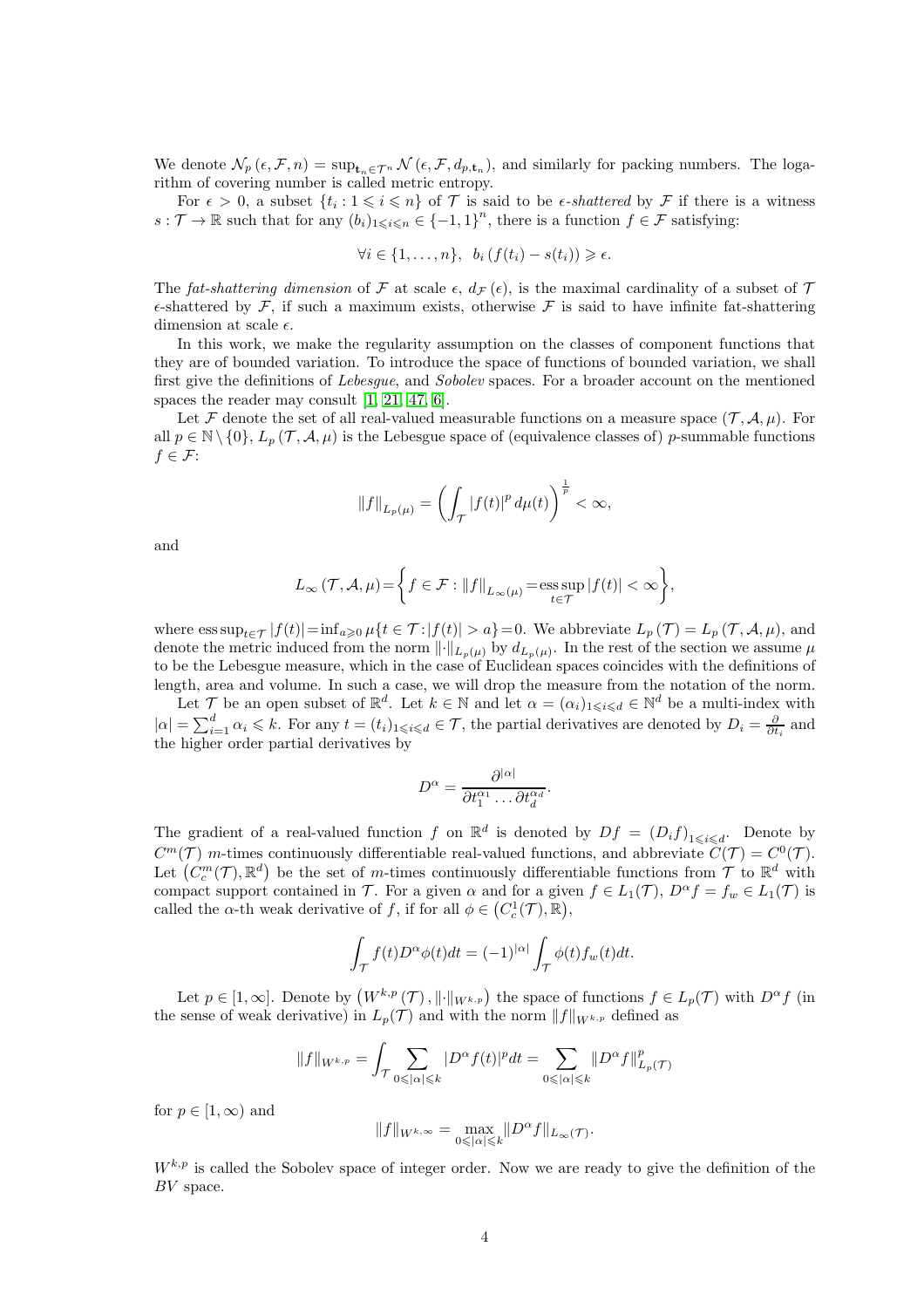A function f on T is said to be of bounded variation if and only if it is in  $L_1(\mathcal{T})$ , and Df is a finite (vector) Radon measure (i.e., for any i and for every Borel set  $B$ ,

$$
D_i f(B) = \sup_{\substack{K \subset B \\ K \text{ is compact}}} D_i f(K),
$$

see page 256 in [\[20\]](#page-15-16)), such that for all  $\phi \in (C_c^1(\mathcal{T}), \mathbb{R})$  and for all  $i \in \{1, ..., d\}$ 

$$
\int_{\mathcal{T}} f(t) D_i \phi(t) dt = - \int_{\mathcal{T}} \phi(t) D_i f(t) dt.
$$

Let  $\phi = (\phi_i)_{i=1}^d$  with  $\phi_i \in C_c^1(\mathcal{T})$ , then  $\phi \in (C_c^1(\mathcal{T}), \mathbb{R}^d)$ . Let  $\text{div}\phi(t) = \sum$ d  $i=1$  $\partial \phi_i(t)$  $\frac{\partial^2 t}{\partial t_i}$  and  $\|\phi\|_{\infty} =$ 

 $\left(\sum_{i=1}^d \sup_{t \in \mathcal{T}} |\phi_i(t)|^2\right)^{\frac{1}{2}}$ . The total variation  $|Df|(\mathcal{T})$  of  $Df$  is defined as

$$
|Df|(\mathcal{T}) = \sup \left\{ \int_{\mathcal{T}} f(t) \text{div} \phi(t) dt : \phi \in (C_c^1(\mathcal{T}), \mathbb{R}^d), \|\phi\|_{\infty} \leq 1 \right\}
$$

or equivalently as

$$
|Df|(\mathcal{T}) = \sup \left\{ \sum_{i=1}^d \int_{\mathcal{T}} \phi_i(t) D_i f(t) dt : \phi \in (C_c(\mathcal{T}), \mathbb{R}^d), ||\phi||_{\infty} \leq 1 \right\}.
$$

The set of all functions of bounded variation on T is denoted by  $BV(\mathcal{T})$ . By  $BV(\mathcal{T}, B)$  we will denote the set of all bounded variation functions from T to B. By definition, for any  $f \in BV(\mathcal{T})$ ,  $|Df|(\mathcal{T}) < \infty$ . It also holds that  $W^{1,1}(\mathcal{T}) \subset BV(\mathcal{T})$ .

For the rest of the paper, for all  $k \in \mathcal{Y}$ , we let  $\mathcal{G}_k$  be a class  $\mathcal{G}_0 \subseteq BV([0, A]^d, [0, M])$  with  $A, M \geq 1$  and of total variation V. Clearly,  $M \leq V$ . Also, to avoid measurability problems, we assume that all real-valued functions in this paper satisfy image-admissible Suslin condition [\[18\]](#page-15-17).

## <span id="page-4-0"></span>3 Uniform convergence via an empirical  $L_1$ -norm covering number

Following the combinatorial method of Pollard [\[38\]](#page-16-7), we extend Lemma 10 combined with Lemma 11 of Bartlett and Long [\[11\]](#page-15-4) to the multi-category setting. This gives a result where the scale of the covering number involves the margin parameter  $\gamma$  due to the use of a margin loss function. Unlike Pollard, and as in [\[11\]](#page-15-4), we do not eliminate the additional sample introduced in the proof, as a result the exponential factor is reduced at the cost of making the covering number depend on  $2n$ points. However, the latter has no impact when using dimension-free combinatorial bounds. The extension of this result to mixing processes is given in Appendix.

<span id="page-4-2"></span>**Theorem 1.** Fix  $\epsilon \in (0,1)$  and  $\gamma \in (0,1]$ . Then for any  $n > \frac{2}{\epsilon^2}$ , there holds

$$
P^{n}\left(\sup_{g\in\mathcal{G}}\left(L_{\gamma}\left(g\right)-L_{\gamma,n}\left(g\right)\right)>\epsilon\right)\leqslant 2\mathcal{N}_{1}\left(\frac{\epsilon\gamma}{8},\mathcal{F}_{\mathcal{G},\gamma},2n\right)\exp\left(-\frac{n\epsilon^{2}}{32}\right).
$$
\n<sup>(2)</sup>

Proof sketch. The proof is based on the following steps.

1)Apply the symmetrization technique of Vapnik and Chervonenkis [\[43\]](#page-16-1) to the the left-hand side of [\(2\)](#page-4-1) to bound it by

<span id="page-4-1"></span>
$$
2P^{2n}\left\{\sup_{g\in\mathcal{G}}\left(\frac{1}{n}\sum_{i=1}^n\left(\phi_\gamma\left(f_{g,\gamma}\left(Z_i'\right)\right)-\phi_\gamma\left(f_{g,\gamma}\left(Z_i\right)\right)\right)\right)\geqslant\frac{\epsilon}{2}\right\}.
$$

where  $(Z'_i)_{1\leq i\leq n}$  is a sequence of n independent copies of Z also called a "ghost" sample.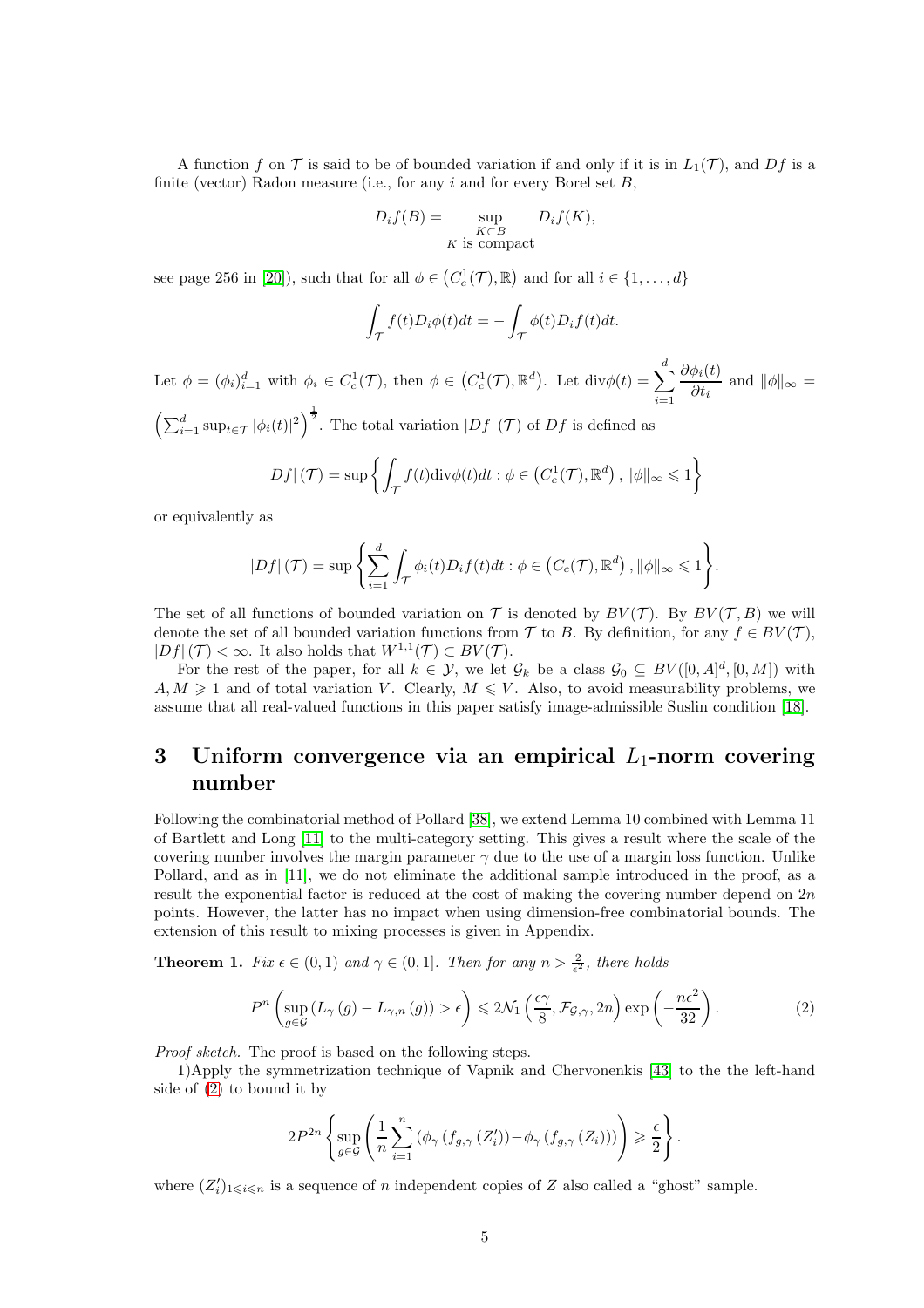2) Approximate  $\mathcal{F}_{\mathcal{G},\gamma}$  by its finite cover with respect to the empirical  $L_1$ -norm. Let  $\bar{\mathcal{G}}$  be a subset of G so that  $\mathcal{F}_{\bar{G},\gamma}$  is an  $\frac{\epsilon \gamma}{8}$ <sup>2</sup>/<sub>8</sub> -net of  $\mathcal{F}_{\mathcal{G},\gamma}$  of minimal cardinality  $\mathcal{N}\left(\frac{\epsilon\gamma}{8}\right)$  $(\frac{\varepsilon \gamma}{8}, \mathcal{F}_{\mathcal{G}, \gamma}, d_{1, \mathbf{z}_{2n}}),$  i.e., for all  $g \in \mathcal{G}$ , there exists  $\bar{g} \in \bar{\mathcal{G}}$ 

$$
\frac{1}{2n}\sum_{i=1}^{n}\left(|f_{\bar{g},\gamma}(z_i)-f_{g,\gamma}(z_i)|+|f_{\bar{g},\gamma}(z'_i)-f_{g,\gamma}(z'_i)|\right)<\frac{\epsilon\gamma}{8}.
$$

At this step we make use of the  $\frac{1}{\gamma}$ -Lipschitz property of  $\phi_{\gamma}$ :

$$
\frac{1}{2n} \sum_{i=1}^{n} |\phi_{\gamma}(f_{\bar{g},\gamma}(z_i)) - \phi_{\gamma}(f_{g,\gamma}(z_i))| + \frac{1}{2n} \sum_{i=1}^{n} |\phi_{\gamma}(f_{\bar{g},\gamma}(z'_i)) - \phi_{\gamma}(f_{g,\gamma}(z'_i))|
$$
  

$$
\leq \frac{1}{2n\gamma} \sum_{i=1}^{n} (|f_{\bar{g},\gamma}(z_i) - f_{g,\gamma}(z_i)| + |f_{\bar{g},\gamma}(z'_i) - f_{g,\gamma}(z'_i)|) < \frac{\epsilon}{8}.
$$

On the other hand,

$$
\frac{1}{n}\sum_{i=1}^n \phi_\gamma(f_{\bar{g},\gamma}(z_i)) - \phi_\gamma(f_{\bar{g},\gamma}(z_i')) + \frac{1}{n}\sum_{i=1}^n \phi_\gamma(f_{g,\gamma}(z_i')) - \phi_\gamma(f_{g,\gamma}(z_i)) < \frac{\epsilon}{4}
$$

It follows that

$$
\frac{1}{n}\sum_{i=1}^n(\phi_\gamma(f_{g,\gamma}(z_i'))-\phi_\gamma(f_{g,\gamma}(z_i)))\geqslant \frac{\epsilon}{2}\implies \frac{1}{n}\sum_{i=1}^n(\phi_\gamma(f_{\bar{g},\gamma}(z_i'))-\phi_\gamma(f_{\bar{g},\gamma}(z_i)))>\frac{\epsilon}{4}.
$$

This bounds the probability in step (1) as

$$
P^{2n}\left\{\max_{\bar{g}\in\bar{\mathcal{G}}}\left(\frac{1}{n}\sum_{i=1}^{n}\left(\phi_{\gamma}\left(f_{\bar{g},\gamma}\left(Z_{i}'\right)\right)-\phi_{\gamma}\left(f_{\bar{g},\gamma}\left(Z_{i}\right)\right)\right)\right)>\frac{\epsilon}{4}\right\}.
$$
\n(3)

<span id="page-5-2"></span><span id="page-5-1"></span>.

3) For each i,  $Z'_i$  and  $Z_i$  admit the same distribution, and thus the difference in [\(3\)](#page-5-1) is a symmetric random variable which allows one to do the second symmetrization by introducing independent Bernoulli random variables  $\sigma_i$  taking values in  $\{-1, 1\}$  with equal probability. Then [\(3\)](#page-5-1) is equal to

$$
\int_{\mathcal{Z}^{2n}} P_{\sigma_n} \left( \max_{\bar{g} \in \bar{\mathcal{G}}} \frac{1}{n} \sum_{i=1}^n \sigma_i \left( \phi_{\bar{g}}' \left( z_i' \right) - \phi_{\bar{g}}' \left( z_i \right) \right) > \frac{\epsilon}{4} \right) dP^{2n}(\mathbf{z}_{2n}) \tag{4}
$$

where  $\boldsymbol{\sigma}_n = (\sigma_i)_{1 \leqslant i \leqslant n}$ .

4) Focusing on the integrand, apply the union bound and Hoeffding's inequality (Theorem 2 in [\[24\]](#page-16-13)), to upper bound the quantity [\(4\)](#page-5-2) by

$$
\exp\left(-\frac{n\epsilon^2}{32}\right)\int_{\mathcal{Z}^{2n}}\mathcal{N}\left(\frac{\epsilon\gamma}{8},\mathcal{F}_{\mathcal{G},\gamma},d_{1,\mathbf{z}_{2n}}\right)dP^{2n}\left(\mathbf{z}_{2n}\right).
$$

Finally, the claimed bound follows from the fact that the expected value of the covering number is less than

$$
\sup_{\mathbf{z}_{2n}\in\mathcal{Z}^{2n}}\mathcal{N}\left(\frac{\epsilon\gamma}{8},\mathcal{F}_{\mathcal{G},\gamma},d_{1,\mathbf{z}_{2n}}\right).
$$

## <span id="page-5-0"></span>4 Bounds on the metric entropy and the fat-shattering dimension of sets of the BV space

The straightforwad way to estimate the  $L_1$ -norm metric entropy of sets of the  $BV$  space is to appeal to Theorem 10.1.2 in [\[6\]](#page-15-15) which states the following. Let  $\mathcal{T} \subset \mathbb{R}^d$ . For any  $f \in BV(\mathcal{T})$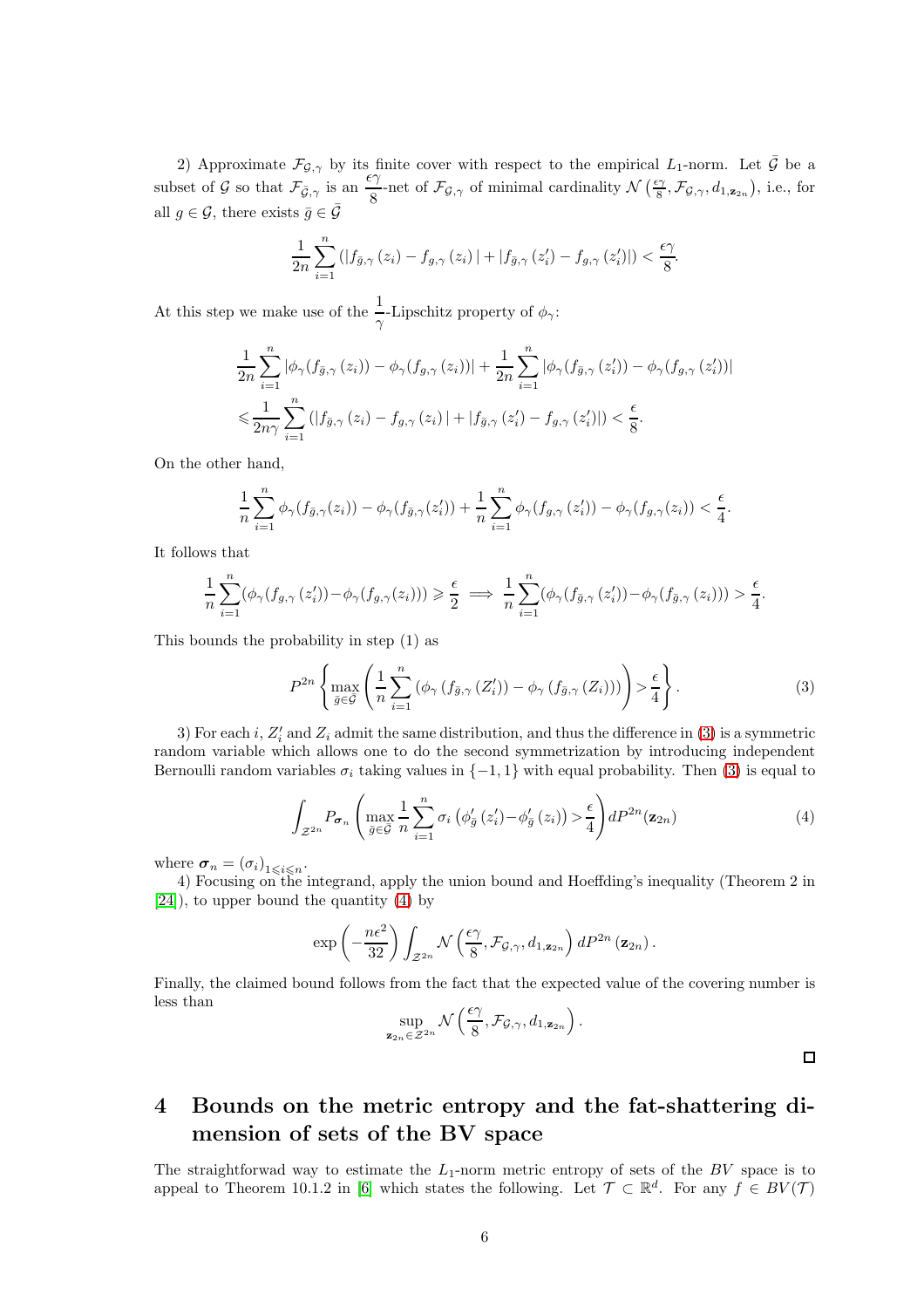and for any  $\epsilon > 0$ , there exists a function  $f_{\epsilon} \in C^{\infty}(\mathcal{T}) \cap W^{1,1}(\mathcal{T}) = C^{\infty}(\mathcal{T}) \cap BV(\mathcal{T})$ , such that  $\int_{\mathcal{T}} |f(t) - f_{\epsilon}(t)| dt < \epsilon$ , and  $||Df_{\epsilon}|(\mathcal{T}) - |Df|(\mathcal{T})| < 4\epsilon$ . Let  $\mathcal{F} \subset BV(\mathcal{T})$  and suppose  $W' \subset$  $C^{\infty}(\mathcal{T}) \cap W^{1,1}(\mathcal{T})$  is the ball containing all  $f_{\epsilon}$  satsifying the above conditions for each  $f \in \mathcal{F}$ . Suppose that  $\bar{W}$  is an  $\epsilon$ -net of W' with respect to the L<sub>1</sub>-norm. Then, for any function  $f_{\epsilon} \in W'$ there is a function  $\bar{f} \in \bar{W}$ , such that

$$
\int_{\mathcal{T}} |f_{\epsilon}(t) - \bar{f}(t)| dt < \epsilon.
$$

By the triangle inequality, on the other hand,

$$
\int_{\mathcal{T}} |f(t) - \bar{f}(t)| dt \leq \int_{\mathcal{T}} |f(t) - f_{\epsilon}(t)| dt + \int_{\mathcal{T}} |f_{\epsilon}(t) - \bar{f}(t)| dt < 2\epsilon.
$$

This implies that  $\bar{W}$  is a 2 $\epsilon$ -net of F. Then, according to Theorem 5.2 of [\[14\]](#page-15-18), the upper bound on the metric entropy of subsets of Sobolev spaces, it holds

$$
\ln \mathcal{N}\left(\epsilon, \mathcal{F}, d_{L_1}\right) \leqslant K \left(\frac{2}{\epsilon}\right)^d,
$$

where K is a constant possibly depending on  $\mathcal T$  and W'. However, the explicit form of this dependency is not known which is clearly a donwside.

Recently, [\[19\]](#page-15-11) derived an upper bound on the  $L_1$ -norm metric entropy of sets of the BV space thanks to Poincaré type inequalities  $[6]$ , with explicit constants. However, in view of Inequality  $(2)$ , we need a weighted  $L_1$ -norm metric entropy estimate of the function class of interest (in fact, any weighted  $L_p$ -norm works thanks to Inequality [\(1\)](#page-2-0)). Using just the mentioned theorem, one can attempt at this as follows. Let  $\mathcal{F} \subseteq BV(\mathcal{T} = [0, A]^d, [0, M])$  be of total variation V. If we assume  $P$  to be a family of probability distributions  $P_T$  on  $T$  with the Lebesgue density satisfying  $\frac{1}{2}$  $dP_{\mathcal{T}}$ dt  $\Big\|_{L_\infty}$  $\leqslant K_{\mathcal{P}}$  where  $K_{\mathcal{P}} > 0$ , then from Theorem 3.1 in [\[19\]](#page-15-11) based on Hölder's inequality it follows that:

Corollary 1. Fix  $\epsilon \in (0, M]$ . Then for any  $P_{\mathcal{T}} \in \mathcal{P}$ ,

$$
\ln \mathcal{N}\left(\epsilon, \mathcal{F}, d_{L_1(P_{\mathcal{T}})}\right) \leqslant \frac{KM\left(\sqrt{d}AVK_{\mathcal{P}}\right)^d}{dK_{\mathcal{P}}^2} \left(\frac{1}{\epsilon}\right)^d,
$$

where K is an absolute constant.

Now, we need the empirical version of the bound holding for  $\frac{1}{n}$  $\sum_{n=1}^{\infty}$  $i=1$  $\delta_{T_i}$ , a linear combination of Dirac measures supported on random variables  $T_i$ ,  $1 \leq i \leq n$ , taking values in  $\mathcal T$  and distributed independently according to  $\mathcal{P}_{\mathcal{T}}$ . One could do it based on the argument in Lemma 3 in [\[10\]](#page-15-12). Following similarly to the proof of Theorem [1](#page-4-2) and using Lemma 2 of [\[10\]](#page-15-12), there holds

$$
P^n_{\mathcal{T}}\left(\sup_{f,\bar{f}\in\mathcal{F}}\frac{1}{n}\sum_{i=1}^n\left|(f-\bar{f})(t_i)\right|-\int_{\mathcal{T}}\left|(f-\bar{f})(t)\right|dP_{\mathcal{T}}>\frac{\epsilon}{2}\right)\leqslant 2\mathcal{N}_1^2\left(\frac{\epsilon}{32},\mathcal{F},n\right)\exp\left(-\frac{n\epsilon^2}{64}\right),
$$

where  $(f - g)(x) = f(x) - g(x)$ . Applying the combinatorial bound in [\[35\]](#page-16-9) (any other bound for general function classes such as Lemma 3.5 in [\[2\]](#page-14-0) could have been used, but this bound provides a better dependency on  $\epsilon$ ),

<span id="page-6-0"></span>
$$
\mathcal{N}\left(\epsilon, \mathcal{F}, d_{2, \mathbf{t}_n}\right) \leqslant \left(\frac{7M}{\epsilon}\right)^{20d_{\mathcal{F}}\left(\frac{\epsilon}{96}\right)},\tag{5}
$$

to the right-hand side gives

$$
P_{\mathcal{T}}^n \left( \sup_{f, \bar{f} \in \mathcal{F}} \frac{1}{n} \sum_{i=1}^n \left| (f - \bar{f})(t_i) \right| - \int_{\mathcal{T}} \left| (f - \bar{f})(t) \right| dP_{\mathcal{T}} > \frac{\epsilon}{2} \right) \leq 2 \left( \frac{224M}{\epsilon} \right)^{40d_{\mathcal{F}} \left( \frac{\epsilon}{3072} \right)} \exp\left( -\frac{n\epsilon^2}{64} \right).
$$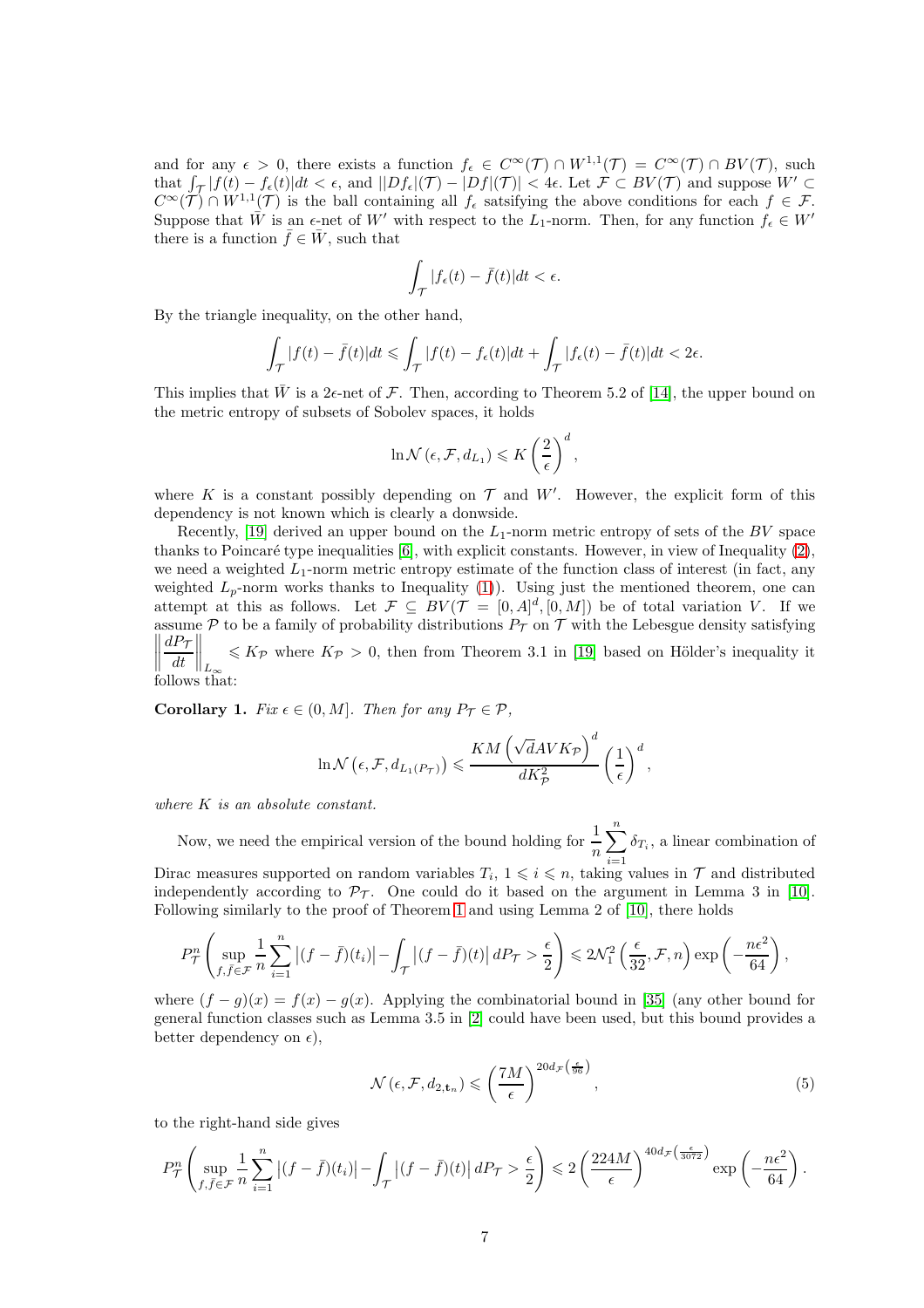Now, upper bound the right-hand side of the above inequality by  $\delta \in (0,1)$ . Let  $\bar{\mathcal{F}}$  be an  $\epsilon/2$ -net of  $\mathcal F$  with respect to the  $L_1(P_{\mathcal T})$ -norm. Then, for

$$
n \geqslant K\left(\frac{d_{\mathcal{F}}\left(\epsilon/3072\right)}{\epsilon^2}\ln\frac{1}{\epsilon} + \ln\frac{1}{\delta}\right)
$$

where  $\delta$  is arbitrarily small, for almost all points  $\mathbf{t}_n \in \mathcal{T}^n$ , and for any  $f \in \mathcal{F}$ , there exists  $\bar{f} \in \bar{\mathcal{F}}$ such that

$$
\frac{1}{n}\sum_{i=1}^{n}|f(t_i)-\bar{f}(t_i)|-\int_{\mathcal{T}}|f(t)-\bar{f}(t)|\,dP_{\mathcal{T}}<\frac{\epsilon}{2},
$$

implying

<span id="page-7-1"></span>
$$
\frac{1}{n}\sum_{i=1}^n|f(t_i)-\bar{f}(t_i)|<\epsilon.
$$

Then, an  $\epsilon/2$ -net of F with respect to the  $L_1(P_T)$ -norm, is an  $\epsilon$ -net of F with respect to the empirical  $L_1$ -norm. More precisely,

$$
\ln \mathcal{N}\left(\epsilon, \mathcal{F}, d_{1,\mathbf{t}_n}\right) \leqslant \frac{KM\left(\sqrt{d}AVK_{\mathcal{P}}\right)^d}{dK_{\mathcal{P}}^2} \left(\frac{2}{\epsilon}\right)^d,\tag{6}
$$

is the metric entropy of  $\mathcal F$  with respect to the metric  $d_{1,\mathbf t_n}$ . This bound however is inefficient in the sense that it holds (almost surely) for large values of  $n$  and only for the distributions with Lebesgue densities.

In fact, bounding the fat-shattering dimension of  $F$ , then combining it with any metric entropy bound for general function classes (for instance the bound of  $(5)$ ) in the empirical metric,  $d_{p,\mathbf{t}_n}$ , would result in a dedicated (to the BV space) metric entropy bound. In the following theorem, we bound the fat-shattering dimension of sets of the BV space.

**Theorem 2.** Fix  $\epsilon \in (0, M]$ . Then,

<span id="page-7-0"></span>
$$
d_{\mathcal{F}}(\epsilon) \leqslant \left(\frac{2A\sqrt{Vd}}{\epsilon}\right)^{d}.\tag{7}
$$

*Proof.* According to the fundamental result on line integrals (see, for instance  $[45]$ ), and Hölder's inequality, for any  $t_1, t_2 \in \mathcal{T}$ , there holds

$$
f(t_2) - f(t_1) \leq \int_0^1 \langle Df(t_1 + \beta(t_2 - t_1)), t_2 - t_1 \rangle d\beta
$$
  
\n
$$
\leq \left( \int_0^1 \|Df(t_1 + \beta(t_2 - t_1))\|_2^2 d\beta \right)^{\frac{1}{2}} \left( \int_0^1 \|t_2 - t_1\|_2^2 d\beta \right)^{\frac{1}{2}}
$$
  
\n
$$
\leq \|t_2 - t_1\|_2 \left( \int_0^1 \|Df(t_1 + \beta(t_2 - t_1))\|_2^2 d\beta \right)^{\frac{1}{2}},
$$

where  $\lVert \cdot \rVert_2$  is the standard Euclidean norm. Then,

$$
\int_0^1 \|Df(t_1 + \beta(t_2 - t_1))\|_2^2 d\beta \leq \int_{\mathcal{T}} \|Df(t)\|_2^2 dt
$$
  
= 
$$
\int_{\mathcal{T}} \langle Df(t), Df(t) \rangle dt
$$
  

$$
\leq \sup_{\phi \in (C_c(\mathcal{T}), \mathbb{R}^d)} \int_{\mathcal{T}} \langle Df(t), \phi(t) \rangle dt
$$
  

$$
\leq |Df|(\mathcal{T}) \leq V.
$$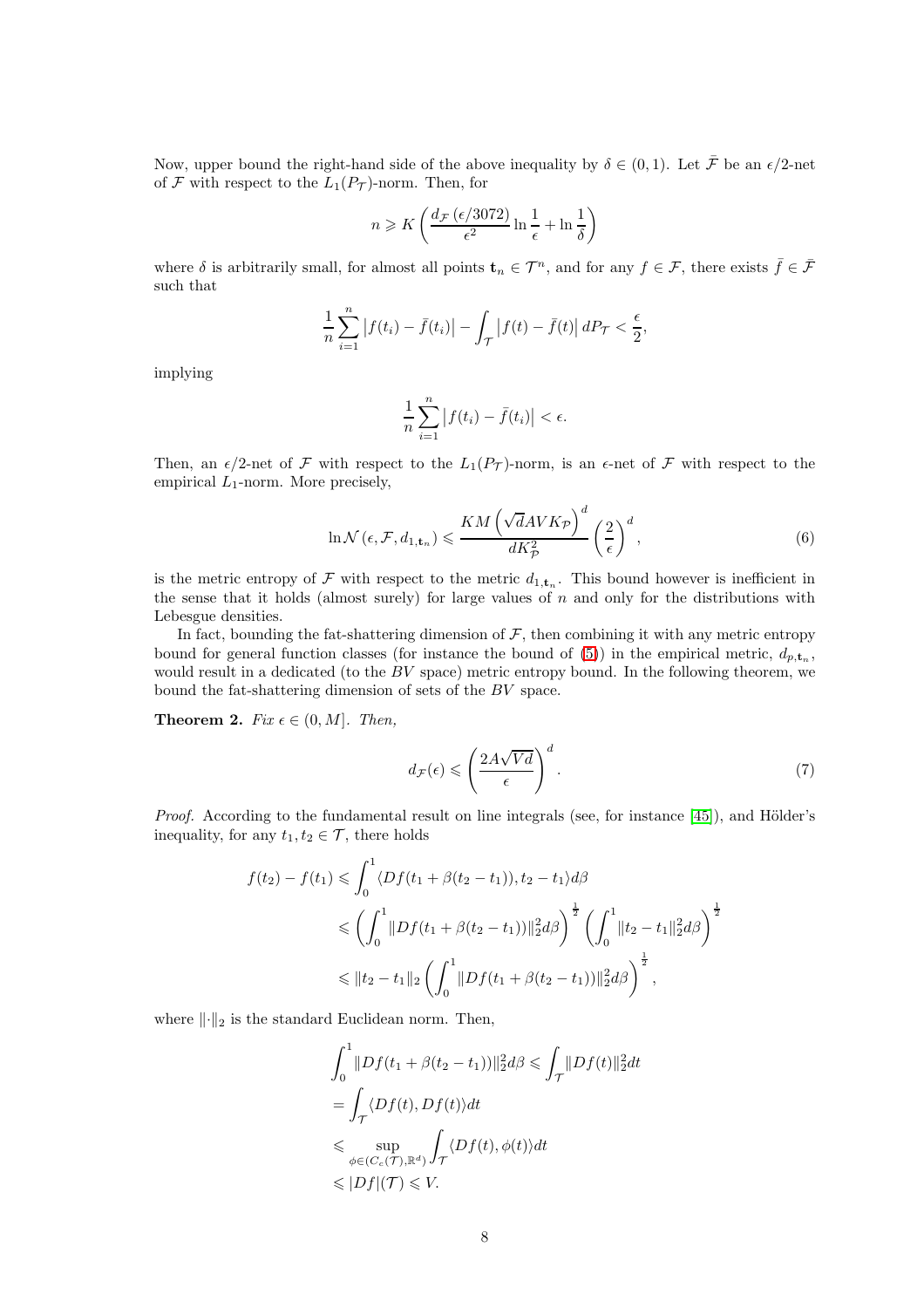Combining with the above inequality yields

$$
f(t_2) - f(t_1) \le ||t_2 - t_1||_2 \sqrt{V}.
$$
\n(8)

Now, suppose that  $S = \{t_1, \ldots, t_n\} \subset \mathcal{T}$  is a set of maximal cardinality  $\epsilon$ -shattered by  $\mathcal{F}$ . Rearrange the indices so that  $s(t_i) \leq s(t_{i+1})$ . Since S is  $\epsilon$ -shattered by F, there exists a function f in F satisfying  $f(t_1) \leq s(t_1) - \epsilon$  and  $f(t_i) \geq s(t_i) + \epsilon$  for all  $i \neq 1$ . Then, since  $s(t_i) - s(t_1) \geq 0$ ,

$$
\forall t_i \in S \setminus \{t_1\}, \ f(t_i) - f(t_1) \geqslant s(t_i) - s(t_1) + 2\epsilon \geqslant 2\epsilon.
$$

Thus, for any point  $t_i$  with  $i \leq n - 1$  there exists a function f in F for which  $f(t_i) \leq s(t_i) - \epsilon$  and  $f(t_j) \geqslant s(t_j) + \epsilon$  for all  $\forall t_j \in S \setminus \{t_1, \ldots, t_i\}$ . Consequently,

$$
\forall t_j \in S \setminus \{t_1, \ldots, t_i\}, \quad f(t_j) - f(t_i) \geq 2\epsilon.
$$

From these inequalities and from [\(8\)](#page-8-1) it follows that S is  $\left(\frac{2\epsilon}{\sqrt{s}}\right)$  $\sqrt{V}$  -separated with respect to the Euclidean metric  $d_2$ . This implies that the fat-shattering dimension of  $\mathcal F$  is at most the packing number of its domain:

$$
n \le M\left(\mathcal{T}, \left(\frac{2\epsilon}{\sqrt{V}}\right), d_2\right).
$$
  
t it follows that

By the volume comparison argument, it follows that

$$
M(\mathcal{T}, \epsilon, d_2) \leqslant \frac{\left|\mathcal{T} + \frac{\epsilon}{2}B\right|}{\left|\frac{\epsilon}{2}B\right|} \leqslant \frac{\left|\sqrt{d}AB + \frac{\epsilon}{2}B\right|}{\left|\frac{\epsilon}{2}B\right|} = \left(1 + \frac{2\sqrt{d}A}{\epsilon}\right)^d,
$$

where  $|A|$  denotes the volume of A. Combining the two bounds gives the desired result.

Now, substituting Inequality [\(7\)](#page-7-0) in the combinatorial bound [\(5\)](#page-6-0), yields:

$$
\ln \mathcal{N}\left(\epsilon, \mathcal{F}, d_{2, \mathbf{t}_n}\right) \leqslant 20 \left(\frac{198A\sqrt{Vd}}{\epsilon}\right)^d \ln\left(\frac{7M}{\epsilon}\right). \tag{9}
$$

<span id="page-8-3"></span><span id="page-8-2"></span><span id="page-8-1"></span> $\Box$ 

In fact, one could use any metric entropy result for general function classes, such as Lemma 3.5 in [\[2\]](#page-14-0) which depends on the sample size n:

$$
\ln \mathcal{N}\left(\epsilon, \mathcal{F}, d_{\infty, \mathbf{x}_n}\right) \leq d_{\mathcal{F}}\left(\frac{\epsilon}{4}\right) \log_2\left(\frac{2Men}{d_{\mathcal{F}}\left(\frac{\epsilon}{4}\right)\epsilon}\right) \ln\left(\frac{16M^2n}{\epsilon^2}\right). \tag{10}
$$

Notice that in both cases we have an additional logarithmic factor of  $\epsilon^{-1}$ , compared to the dedicated bound, Inequality [\(6\)](#page-7-1), which at first sight might seem to be a drawback, particularly, for the latter bound displaying a  $O(\ln^2({\epsilon^{-1}}))$  as  $\epsilon \to 0$ . However, it will prove to be useful when elaborating the dependency on the number of classes which is addressed in the upcoming section.

Remark 1. Our bound on the fat-shattering dimension can be extended in a straightforward way to the BV space on general metric spaces called doubling spaces, i.e., metric spaces where each ball can be covered by a finite number k of balls of half the radius. This is possible thanks to the work of [\[36\]](#page-16-15) extending the BV functions to doubling spaces, and the packing number bound of [\[29\]](#page-16-16) for sets of the mentioned spaces. In this case, the fat-shattering dimension will grow as a  $O\left(\epsilon^{-\frac{ddim(x)}{2}}\right)$ as  $\epsilon \to 0$ , where ddim(X) denotes the doubling dimension of X, and is equal to  $\log_2 k$ .

## <span id="page-8-0"></span>5 Decomposition of capacity measures and sample complexity estimate

In this section we estimate the sample size sufficient for the probability [\(2\)](#page-4-1) to be at most  $\delta \in (0,1)$ with the emphasis on making explicit the dependency of this estimate on the number of classes. The latter is possible thanks to decomposition result of a capacity measure of  $\mathcal{F}_{G,\gamma}$  which upper bounds the mentioned quantity by that of  $\mathcal{G}_0$ . This can be done either at the level of the metric entropy or the fat-shattering dimension, since the former is related to the latter via combinatorial bounds (as has been seen in the preceding section).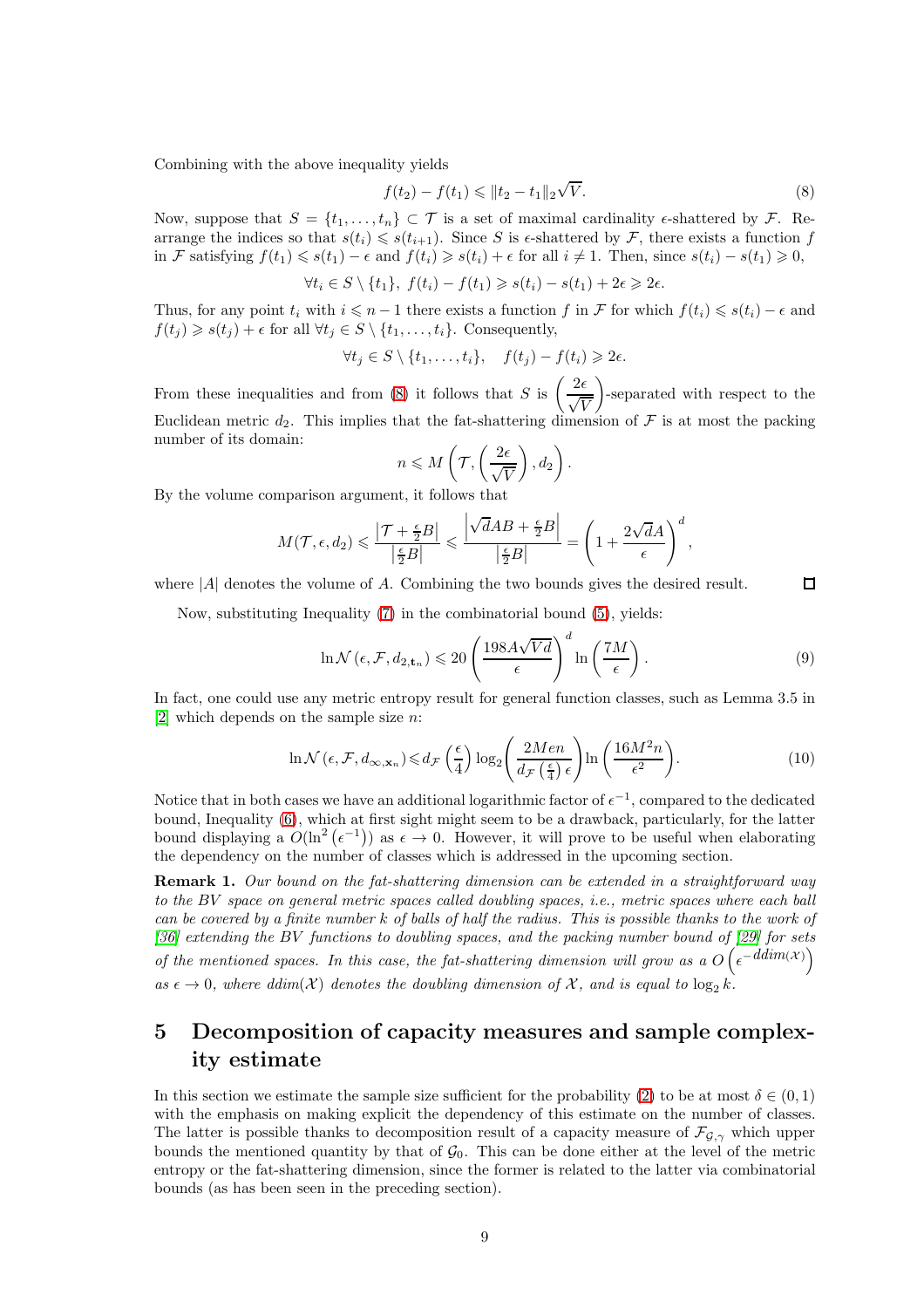#### 5.1 Metric Entropy

For general function classes, the decomposition result for metric entropies in the  $L_2(\mu)$ -norm was provided in [\[17\]](#page-15-13) and extended to all  $L_p(\mu)$ -norms in Lemma 1 in [\[23\]](#page-15-3). In the context of this work, it takes the following form:

<span id="page-9-3"></span>
$$
\ln \mathcal{N}\left(\epsilon, \mathcal{F}_{\mathcal{G}, \gamma}, d_{p, \mathbf{z}_n}\right) \leqslant C \ln \mathcal{N}\left(\frac{\epsilon}{C^{\frac{1}{p}}}, \mathcal{G}_0, d_{p, \mathbf{x}_n}\right). \tag{11}
$$

The important part in this bound to pay attention to is the scale of the metric entropy of the component class on the right-hand side which depends on the number of classes: the "worst" case is  $p = 1$  giving  $\epsilon/C$  dependency and the "optimal" case corresponds to  $p = \infty$  in which case the dependency on C vanishes. Applying it to the metric entropy bound [\(6\)](#page-7-1) with  $p = 1$ , or to [\(9\)](#page-8-2) with  $p = 2$ , would yield a result scaling with C as a  $O(C^{d+1})$ . For problems involving a large number of classes and high dimensional input spaces, this is quite a prohibitive dependency. Now, for  $2 < p < \infty$ , we can use the metric entropy bounds established in Corollary 1 in [\[37\]](#page-16-5) which when applied to sets of  $BV$  gives results scaling with  $C$  as

$$
\ln \mathcal{N}\left(\epsilon, \mathcal{F}_{\mathcal{G}, \gamma}, d_{p, \mathbf{z}_n}\right) \leqslant 2C \log_2^d(2C) \left(\frac{60\sqrt{dV}A}{\epsilon}\right)^d \ln\left(\frac{30en\log_2\left(2C\right)M}{\epsilon}\right),
$$

and slightly worse for the dimension-free one, but still an improvement over the cases  $p \in \{1, 2\}$ . Now, contrast it with the extreme case  $p = \infty$  for which we have

<span id="page-9-2"></span>
$$
\ln \mathcal{N}\left(\epsilon, \mathcal{F}_{\mathcal{G}, \gamma}, d_{\infty, \mathbf{z}_n}\right) \leqslant C \ln \mathcal{N}\left(\epsilon, \mathcal{G}_0, d_{\infty, \mathbf{x}_n}\right),\tag{12}
$$

and combining it with [\(10\)](#page-8-3) leads to

<span id="page-9-0"></span>
$$
\ln \mathcal{N}(\epsilon, \mathcal{F}_{\mathcal{G}, \gamma}, d_{\infty, \mathbf{z}_n})
$$
  
\$\leqslant C d\_{\mathcal{G}\_0} \left(\frac{\epsilon}{4}\right) \log\_2 \left(\frac{2Men}{d\_{\mathcal{G}\_0} \left(\frac{\epsilon}{4}\right) \epsilon}\right) \ln \left(\frac{16M^2n}{\epsilon^2}\right).\$ (13)

All we need to do now is to substitute Inequality [\(7\)](#page-7-0) on  $d_{\mathcal{G}_0}(\epsilon)$  in the above result which will not affect the dependency on C. We now have a  $O(C)$  dependency compared to a  $O(C^{d+1})$  and a  $O(C \ln^{d+2}(C))$ . However, the price to pay for this improvement is the dependency of Inequality [\(13\)](#page-9-0) on the sample size n as a  $O(\ln^2(n))$ . In the following section, we provide a new efficient decomposition result for the fat-shattering dimension. This leads to a new metric entropy bound for  $\mathcal{F}_{\mathcal{G},\gamma}$  in the empirical  $L_2$ -norm.

#### 5.2 Fat-shattering dimension

Inspired from the work of [\[44\]](#page-16-17) concerning the decomposition of the classical VC-dimension, Theorem 6.2 in [\[17\]](#page-15-13) provides that for the fat-shattering dimension which in the context of this work gives:

$$
d_{\mathcal{F}_{\mathcal{G}}}(\epsilon) \leqslant 462C d_{\mathcal{G}_0} \left(\frac{\epsilon}{96\sqrt{C}}\right) \ln\left(\frac{24M_{\mathcal{G}}\sqrt{C}}{\epsilon}\right). \tag{14}
$$

Notice again that the scale of the fat-shattering dimension of the component class  $\mathcal{G}_0$  depends on C, and thus in view of a  $O(\epsilon^{-d})$  dependency established in [\(7\)](#page-7-0) will yield a  $O(C^{\frac{d}{2}+1})$  dependency on C. We provide an amelioration over it thanks to the following new lemma relating the fat-shattering dimension to the empirical  $L_{\infty}$ -norm metric entropy which is interesting on its own right.

<span id="page-9-1"></span>**Lemma 1.** Let  $\mathcal F$  be a uniformly-bounded class of real-valued functions on some metric space  $\mathcal T$ . Denote  $d = d_{\mathcal{F}}(\epsilon)$ . Then,

$$
d \leqslant \log_2 \mathcal{N}_{\infty} \left( \epsilon, \mathcal{F}, d \right).
$$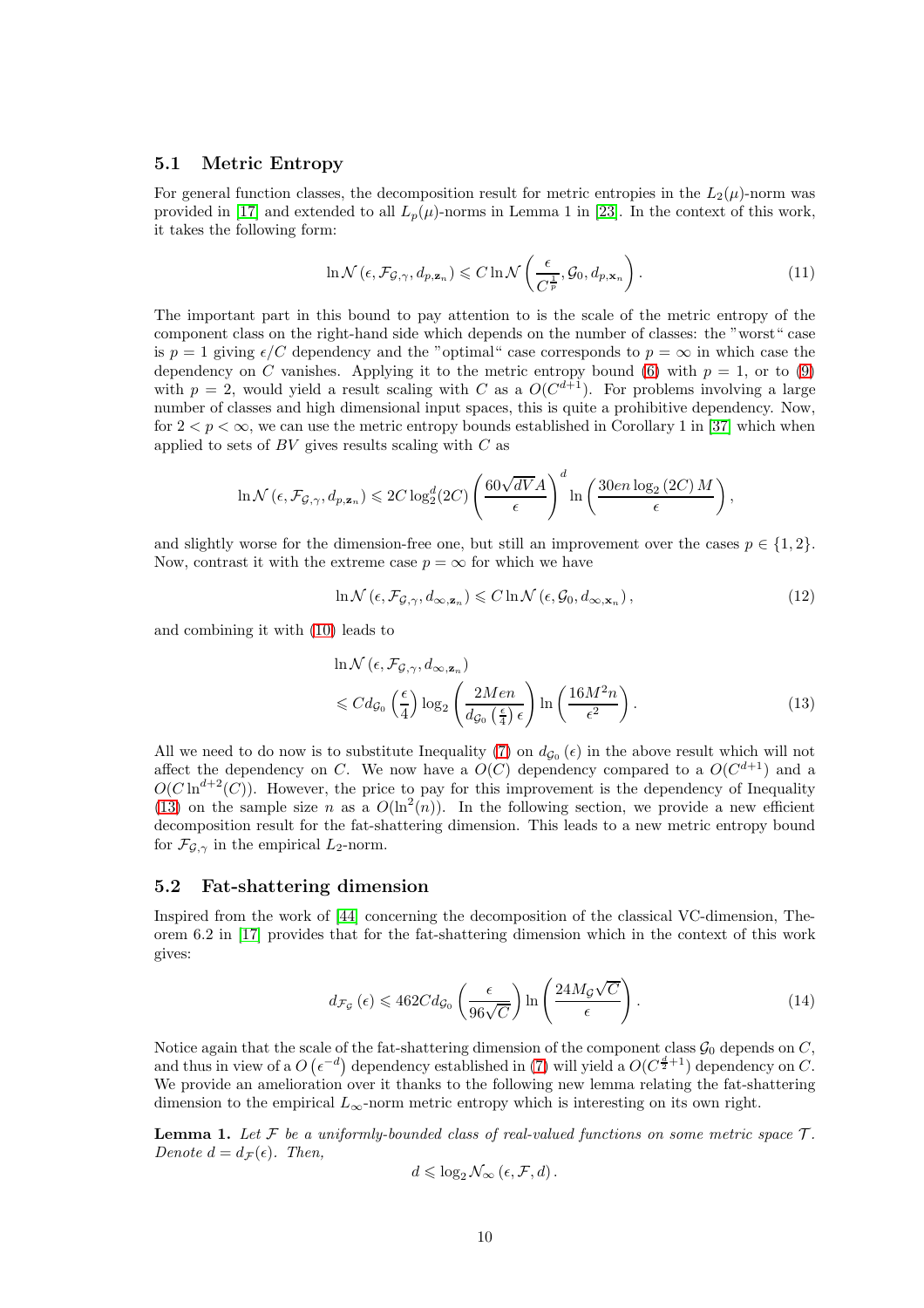*Proof.* Fix  $\epsilon > 0$ . Let  $\mathcal{T}_d \subset \mathcal{T}$  be the set of maximal cardinality d  $\epsilon$ -shattered by F. Then, we can distinguish a subset  $\mathcal{F}'$  in  $\mathcal{F}$  such that for any pair of different functions f and  $f'$  in  $\mathcal{F}'$ , there is a point t in  $\mathcal{T}_d$  such that  $|f(t) - f'(t)| \geq 2\epsilon$  and consequently  $\max_{t \in \mathcal{T}_d} |f(t) - f'(t)| \geq 2\epsilon$ . The cardinality of this set is at least  $2<sup>d</sup>$ . This implies that,

$$
2^d \leqslant \mathcal{M}\left(2\epsilon, \mathcal{F}, d_{\infty, \mathbf{t}_d}\right) \leqslant \mathcal{M}_{\infty}\left(2\epsilon, \mathcal{F}, d\right),
$$

and the claimed bound follows from  $\mathcal{M}_{\infty} (2\epsilon, \mathcal{F}, d) \leq \mathcal{N}_{\infty} (\epsilon, \mathcal{F}, d)$ .

Remark 2. The immediate consequence of this result is that it may improve upon the known estimates on the fat-shattering dimension such as that of the following function classes. If according to [\[5\]](#page-15-19) the fat-shattering dimension of the class of the sine functions on the bounded interval grows as a  $O(\epsilon^{-1})$  as  $\epsilon \to 0$ , then from Lemma [1](#page-9-1) and Inequality 177 in [\[26\]](#page-16-11) (which concerns a class of entire functions of which sine functions are member) one obtains a  $O(\ln \epsilon^{-1})$  dependency. On the other hand, for sets in Gaussian reproducing kernel Hilbert spaces, Lemma [1](#page-9-1) and Lemma 4.5 in  $[41]$  leads to a bound comparable to Theorem 12 of [\[13\]](#page-15-20), but with an explicit dependency on the "width" of the kernel, the parameter characterizing the "complexity" of the function class.

The fact that we are now dealing with the metric entropy in the uniform metric is quite convenient because of the form of dependency on  $C$  on the right-hand side of  $(12)$ . Our decomposition of the fat-shattering dimension of  $\mathcal{F}_{\mathcal{G},\gamma}$  is then as follows:

<span id="page-10-0"></span>**Theorem 3.** Fix  $\epsilon \in (0, M]$  and let  $d = d_{\mathcal{F}_{\mathcal{G}, \gamma}}(\epsilon)$ . Then,

$$
d \leqslant 32C d_{\mathcal{G}_0} \left(\frac{\epsilon}{4}\right) \log^2 \left(\frac{256 C M^2}{\epsilon^2} d_{\mathcal{G}_0} \left(\frac{\epsilon}{4}\right)\right). \tag{15}
$$

*Proof.* Apply Lemma [1](#page-9-1) to  $\mathcal{F}_{\mathcal{G},\gamma}$  and the decomposition formula [\(11\)](#page-9-3) to get

$$
d \leqslant C \log_2 \mathcal{N}_{\infty} \left( \epsilon, \mathcal{G}_0, d \right). \tag{16}
$$

Combining with [\(10\)](#page-8-3) and assuming that  $d_{\mathcal{G}_0}(\frac{\epsilon}{4}) \geq 1$ , it holds

$$
d \leq C d_{\mathcal{G}_0} \left( \frac{\epsilon}{4} \right) \log_2^2 \left( \frac{16M^2 d}{\epsilon^2} \right).
$$

Next, we use the following result which appears as a partial result in the proof of Theorem 17 in [\[9\]](#page-15-1): for any  $a, b \geq 1$  and for any  $x \geq 1$ ,

$$
a\log_2^2(bx) \leq \frac{x}{2} + 16a\log_2^2(16ab).
$$

As a result, we have

$$
d \leq \frac{d}{2} + 16C d_{\mathcal{G}_0}\left(\frac{\epsilon}{4}\right) \log^2\left(\frac{256CM^2}{\epsilon^2} d_{\mathcal{G}_0}\left(\frac{\epsilon}{4}\right)\right)
$$

and the desired bound follows.

Remark 3. Yet another possibility for the decomposition of the fat-shattering dimension is via the (empirical) Rademacher complexity which, given a sample  $(t_i)_{1\leqslant i\leqslant n}$ , is defined as  $\hat{R}_n(\mathcal{F})$  =  $\mathbb{E}_{\sigma_n} \left[ \sup_{f \in \mathcal{F}} \frac{i}{n} \sum_{i=1}^n \sigma_i f(t_i) \right]$ . A result in [\[40\]](#page-16-19) states that

$$
d_{\mathcal{F}}(\epsilon) \leqslant \frac{4n \hat{R}_{n}^{2}(\mathcal{F})}{\epsilon^{2}}.
$$

At this step one can use the decomposition results for the Rademacher complexity such as the one in [\[31\]](#page-16-4) which gives a linear dependency on C for general function classes. Then, taking into account that for most function classes on the unit ball of the input space, the Rademacher complexity is upper bounded by  $K_{\mathcal{F}}/\sqrt{n}$  where  $K_{\mathcal{F}}$  is the quantity characterizing the class  $\mathcal{F}$  [\[12\]](#page-15-0), it follows

$$
d_{\mathcal{F}}(\epsilon) \leqslant \frac{4C^2 K_{\mathcal{F}}^2}{\epsilon^2}.
$$

This exhibits a worse dependency on C than the one established in Theorem [3.](#page-10-0)

 $\Box$ 

 $\Box$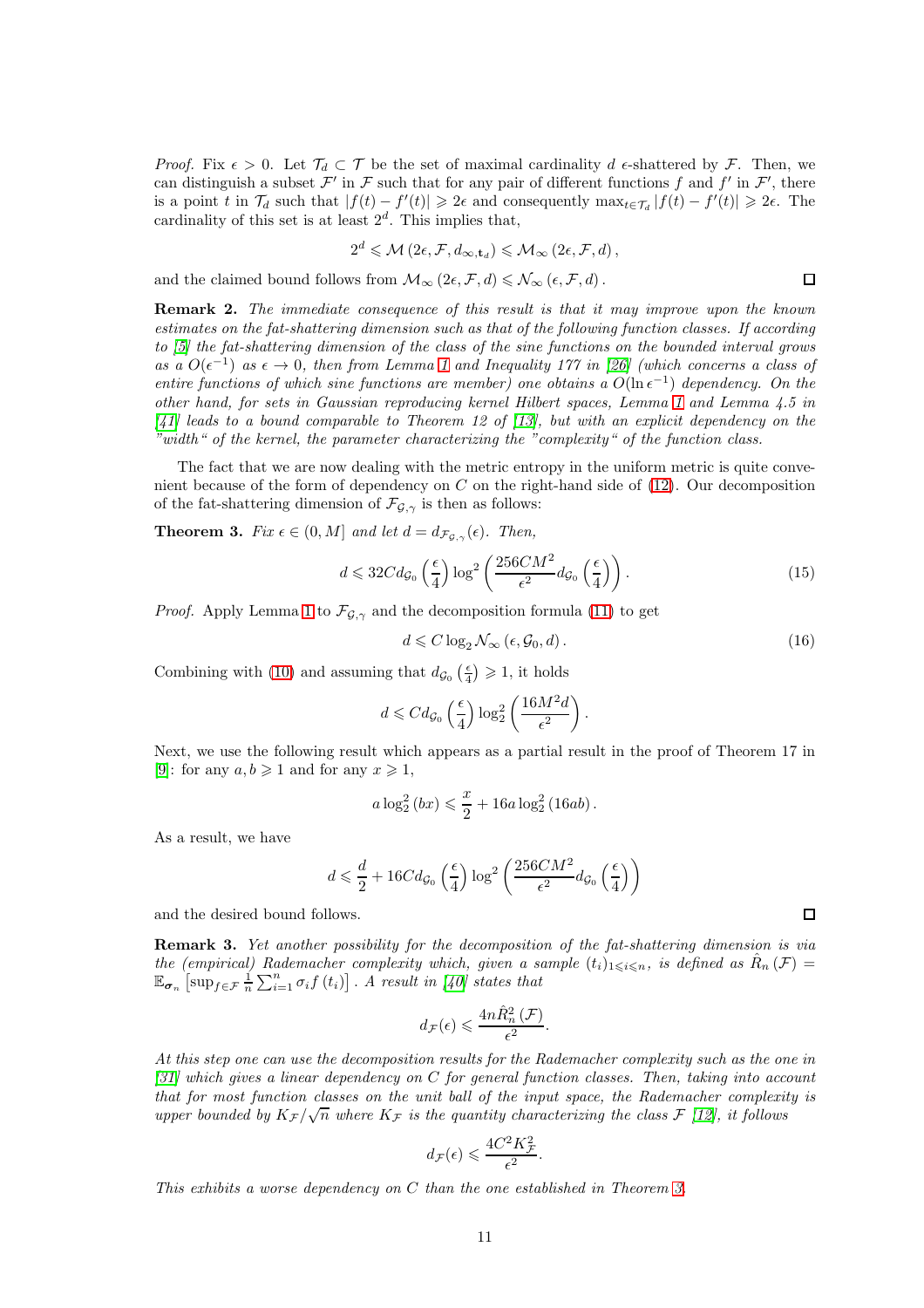<span id="page-11-2"></span>We now apply the combinatorial bound [\(5\)](#page-6-0) to the class  $\mathcal{F}_{G,\gamma}$ , then use Theorem [3](#page-10-0) to obtain: Corollary 2. For any  $\epsilon \in (0, \gamma]$  and any  $n > 0$ 

<span id="page-11-1"></span>
$$
\ln \mathcal{N}\left(\epsilon, \mathcal{F}_{\mathcal{G}, \gamma}, d_{2, \mathbf{z}_n}\right) \leqslant 640 C d_{\mathcal{G}_0} \left(\frac{\epsilon}{384}\right) \ln^2 \left(\frac{256 C M^2}{\epsilon^2} d_{\mathcal{G}_0} \left(\frac{\epsilon}{384}\right)\right) \ln \left(\frac{7\gamma}{\epsilon}\right). \tag{17}
$$

This result provides an improvement over Corollary 1 in [\[37\]](#page-16-5) that we mentioned in the preceding subsection in terms of the dependency on  $C$  (since, now,  $C$  does not appear inside the scale of the component fat-shattering dimension), as well as over the bound [\(13\)](#page-9-0) in terms of the dependency on the sample size. But the price to pay for such an improvement is having  $C$  and the component  $\setminus$ 

fat-shattering dimension appearing inside a logarithmic factor as well as an additional  $\ln\left(\frac{7\gamma}{2}\right)$  $\epsilon$ factor.

#### 5.3 Sample complexity

The following result shows the difference between the sample complexity estimates obtained based on these two metric entropy bounds, [\(13\)](#page-9-0) and [\(17\)](#page-11-1). Although the two metric entropy bounds used exhibit different dependencies on the number of classes, both sample complexity results scale as a  $O(C \ln^2(C))$ . Also, one can see that the sample-size free bound (which corresponds to the second result) does not provide any better sample complexity estimate.

<span id="page-11-3"></span>**Theorem 4.** Fix  $\epsilon, \delta \in (0,1)$  and fix  $\gamma \in (0,1]$ . Let  $\mathcal{G} = \mathcal{G}_0^C$  where  $\mathcal{G}_0 \subseteq BV([0,A]^d,[0,M])$ . Let  $F =$  $\left(\frac{A\sqrt{Vd}}{\epsilon\gamma}\right)^d$ . Then, for for a sample size at least

$$
\frac{1}{\epsilon^2} \left( K_1 C F \ln^2 \left( \frac{C M^2}{\epsilon^2 \gamma^2} F \right) + \ln \frac{2}{\delta} \right)
$$

obtained via [\(13\)](#page-9-0) and

$$
\frac{1}{\epsilon^2} \left( K_2 C F \ln^2 \left( \frac{C M^2}{\epsilon^2 \gamma^2} F \right) \ln \left( \frac{1}{\epsilon} \right) + \ln \frac{2}{\delta} \right)
$$

obtained via [\(17\)](#page-11-1), where  $0 < K_1 < K_2$  are constans, the probability [\(2\)](#page-4-1) is at most  $\delta$ .

Proof. For the second bound, apply Inequality [\(17\)](#page-11-1) to the right-hand side of Inequality [2](#page-4-1) to bound it by

$$
2 \exp\left(640Cd\left(\frac{\epsilon \gamma}{3072}\right)\ln^2\left(\frac{256CM^2}{\epsilon^2 \gamma^2}d\left(\frac{\epsilon \gamma}{3072}\right)\right)\ln\left(\frac{56}{\epsilon}\right) - \frac{n\epsilon^2}{32}\right).
$$

Upper bound the right-hand side by  $\delta$  and solve for n. The proof of the first bound proceeds similarly in which case to solve for  $n$  we make use of the inequality

$$
\ln n \leqslant \sqrt{Kn} + \ln\left(\frac{4}{Ke^2}\right),
$$

where we set  $K = \epsilon^2 / (C d (\epsilon \gamma / 32)).$ 

### <span id="page-11-0"></span>6 Conclusions

The present paper dealt with the derivation of the minimal sample size estimate sufficient for the empirical and generalization performances to be very close with high probability for multi-category classifiers when 1) these performances are assessed based on the truncated hinge loss function, and 2) the functions they implement are of bounded variation defined on  $\mathbb{R}^d$ . We were particularily interested in elaborating the dependency of the sample size estimate on the number C of classes. To this end, first we generalized the uniform deviation result of [\[11\]](#page-15-4) to the multi-category setting.

 $\Box$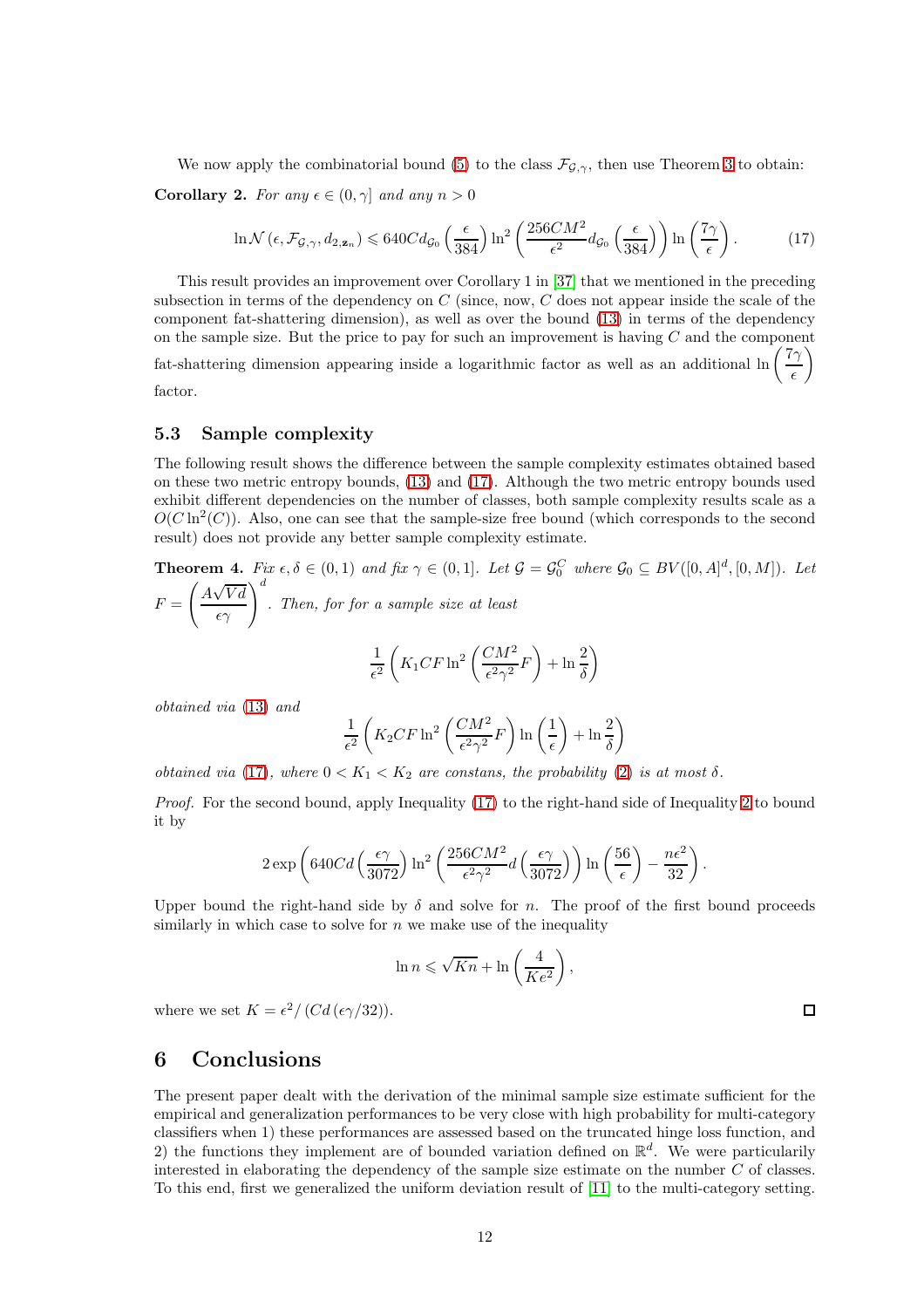Second, we upper bounded the fat-shattering dimension of classes of BV functions which gave a result scaling as a  $O(\epsilon^{-d})$  as  $\epsilon \to 0$ . This can be substituted in a combinatorial bound for general function classes giving a dedicated to the  $BV$  space bound. Concerning the dependency on  $C$ , we appealed to a particular bound, the decomposition of capacity measure, and improved upon the known decomposition of the fat-shattering dimension [\[17\]](#page-15-13): our result scales as a  $O(C \ln^2 C)$ compared to a  $O(C^{\frac{d}{2}+1})$  for the BV sets. Using our result then gives a sample complexity estimate with the same dependency on  $C$  improving upon those obtained based on the decomposition of the empirical  $L_p$  norms with  $1 \leqslant p < \infty$ , and comparable to the one in  $p = \infty$ .

So far the decomposition of the fat-shattering dimension was done via other capacity measures: the metric entropy and the Rademacher complexity. Although our bound obtained via the metric entropy demonstrates a tighter dependency on C, it involves a  $\ln^2(\epsilon^{-1})$  factor (inherited from the combinatorial bound of [\[2\]](#page-14-0)), a deterioration compared to the decomposition via a Rademacher complexity. From the argument made in [\[34\]](#page-16-20) it seems that the direct decomposition (by not appealing to any intermediate capacity measure) of the fat-shattering dimension, might provide a dependency on C closer to the case involving the Rademacher complexity. In this sense, we aim to take benefit from the bounded variation assumption, which is not too restrictive, to improve the dependency on  $C$  of the decomposition of the Rademacher complexity, and thus that of the fat-shattering dimension.

## Appendix

Assuming that the data is distributed in an independent fashion is rather restrictive, since many real-world problems (the classical example are problems dealing with time series data) fail to satisfy it. Here we consider a setting which slightly weakens the independence assumption yet renders itself amenable to the tools from the VC framework: this setting is that of mixing processes [\[15\]](#page-15-10). Below, we first give the definition of stationary  $\beta$ -mixing process and extend Theorem [1](#page-4-2) to such sequences, then, we derive (effective) sample complexity result.

#### Uniform convergence for stationary  $\beta$ -mixing data

Keeping the same notation as in the main text, we assume that the sequence  $\mathbf{Z} = (Z_i = (X_i, Y_i))_{i \geqslant 0}$ of random variables defined on the product space  $(\mathcal{Z}^{\infty}, \mathcal{A}^{\infty}, \mathbb{P})$  is strictly stationary: for any  $l \geqslant 0$ ,  $(Z_{i_1},...,Z_{i_k})$  and  $(Z_{i_1+l},...,Z_{i_k+l})$  admit the same probability structure which, in a particular case, implies that  $Z_i$  and  $Z_j$  for any i, j have the same distribution. Let  $\mathbf{Z}_{k,l} = (Z_i)_{k \leqslant i \leqslant l}$ . Let  $\sigma(\mathbf{Z}_{k,l})$  denote the sigma-algebra generated by the sequence  $\mathbf{Z}_{k,l}$ . Fix  $k > 0$ . Z is said to be  $\beta$ -mixing (or absolutely/completely regular) if the quantity

<span id="page-12-0"></span>
$$
\beta(k) = \sup_{l \geq 1} \mathbb{E}_{A \in \sigma(\mathbf{Z}_{1,l})} \left[ \sup_{A' \in \sigma(\mathbf{Z}_{l+k,\infty})} \left| \mathbb{P}(A'|A) - \mathbb{P}(A') \right| \right].
$$

goes to zero as  $k \to \infty$ . There exist weaker as well as stronger mixing settings than just the defined one. If the results stated below holds true in the stronger than  $\beta$ -mixing setting, to the best of our knowledge, it is not yet clear if the uniform law of large numbers holds for the weaker mixing processes (the law of large numbers for such processes is proved in [\[44\]](#page-16-17)).

The result below, when  $\beta$ -mixing coefficient vanishes, reduces to the result in the i.i.d. case, albeit with a slower convergence rate.

**Theorem 5.** Suppose that the sequence  $\mathbf{Z}_n = (Z_i)_{1 \leq i \leq n}$  is drawn from a stationary  $\beta$ -mixing distribution. Divide it into  $2b_n$  blocks each of size  $a_n \geq 1$   $2b_n a_n = n$ . Fix  $\epsilon \in (0,1)$  and  $\gamma \in (0,1]$ . Then for any  $b_n > \frac{2}{\epsilon^2 a_n}$ , there holds

$$
\mathbb{P}\left(\sup_{g\in\mathcal{G}}\left(L_{\gamma}\left(g\right)-L_{\gamma,n}\left(g\right)\right)>\epsilon\right)\leqslant 4\exp\left(-\frac{b_{n}\epsilon^{2}}{32}\right)\mathcal{N}_{1}\left(\frac{\epsilon\gamma}{16},\mathcal{F}_{\mathcal{G},\gamma},2n\right)+2b_{n}\beta(a_{n}).\tag{18}
$$

The proof follows the approach in [\[33\]](#page-16-8) as well as that of Theorem [1.](#page-4-2) The sensitive parts of the proof of the latter theorem to the independence assumption are concentration inequalities: they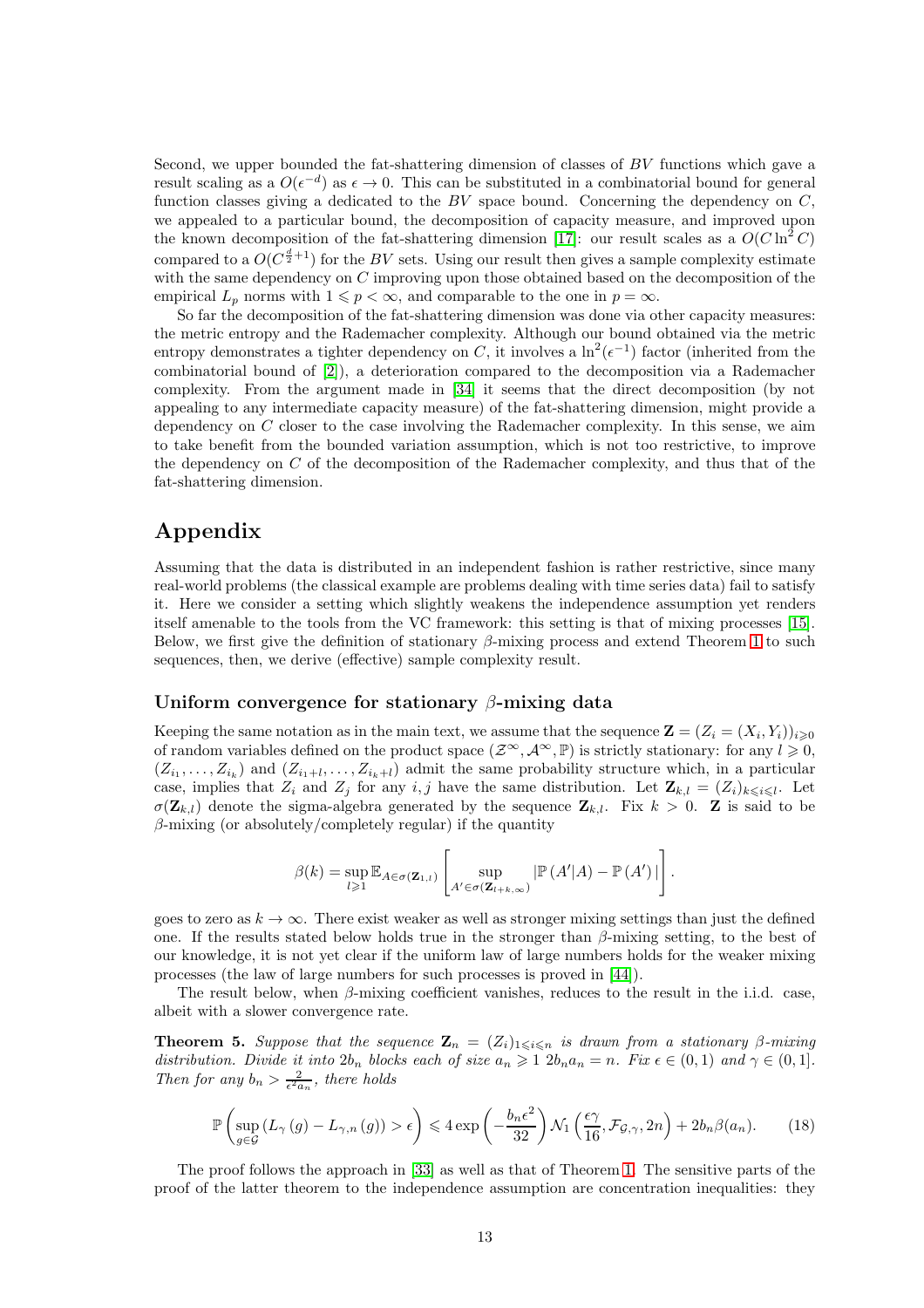can be readily applied by passing from the original sequence to a sequence of independent blocks. In the proof, to ease the reading,  $E_P X$  is used instead of  $E_{X\sim P} X$ .

*Proof.* For  $j \in \{1, ..., b_n\}$ , let  $S_j = \{i : 2(j-1)a_n + 1 \leq i \leq (2j-1)a_n\}$  and  $S'_j = \{i : (2j-1)a_n + 1 \leq i \leq (2j-1)a_n + 1 \leq i \leq (2j-1)a_n\}$  $i \leqslant 2ja_n$ . Denote  $\mathbf{Z}^{(j)} = (Z_i)_{i \in S_j}$  and  $\mathbf{Z}_{a_n b_n} = (\mathbf{Z}^{(j)})_{1 \leqslant j \leqslant b_n}$ . Let  $\tilde{\mathbf{Z}}_{a_n b_n} = (\tilde{\mathbf{Z}}^{(j)})$  $1 \leqslant j \leqslant b_n$ be a sequence of blocks  $\tilde{\mathbf{Z}}^{(j)} = (\tilde{Z}_i)_{i \in S_j}$  independent from  $\mathbf{Z}_{a_n b_n}$ , each of which is distributed independently according to the marginal distribution of the original blocks  $\mathbf{Z}^{(j)}$ . Thanks to the stationarity property, all blocks  $\mathbf{Z}^{(j)}$  (as well as the blocks  $\mathbf{Z}'^{(j)} = (Z_i)_{i \in S_j'}$ ) have the same marginal distribution which we denote by  $\mathbb{P}_{a_n}$ . Thus that of  $\tilde{\mathbf{Z}}_{a_n b_n}$  is  $\mathbb{P}_{a_n}^{b_n}$  ( $b_n$  times  $\mathbb{P}_{a_n}$ ).

Let  $\mathbb Q$  be the distribution of  $\mathbf Z_{a_n b_n}$ . Thanks to Lemma 4.1 in [\[46\]](#page-17-0) the sequence  $\mathbf Z_{a_n b_n}$  can be related to  $\mathbf{Z}_{a_n b_n}$  via

<span id="page-13-0"></span>
$$
\left| \mathbb{E}_{\mathbb{Q}} f(\mathbf{Z}_{a_n b_n}) - \mathbb{E}_{\mathbb{P}_{a_n}^{b_n}} f(\tilde{\mathbf{Z}}_{a_n b_n}) \right| \leqslant b_n \beta(a_n) \left\| f \right\|_{\infty},\tag{19}
$$

where f is a bounded measurable function on  $\mathcal{Z}^{b_n a_n}$ . Let F denote a set of such functions. Now, let  $\mathbb{P}_0$  be the one-dimensional marginal of  $\mathbb{P}$  and let  $f_S(\mathbf{Z}^{(j)}) = \sum_{i \in S_j} f(Z_i)$  and  $\tilde{f}_S(\tilde{\mathbf{Z}}^{(j)}) =$  $\sum_{i \in S_j} f(\tilde{Z}_i)$ . It follows that

$$
\mathbb{P}\left(\sup_{f\in\mathcal{F}}\mathbb{E}_{\mathbb{P}_{0}}f(Z) - \frac{1}{n}\sum_{i=1}^{n}f(Z_{i}) > \epsilon\right)
$$
\n
$$
= \mathbb{P}\left(\sup_{f\in\mathcal{F}}\frac{1}{2a_{n}}\left(\mathbb{E}_{\mathbb{P}_{a_{n}}}\sum_{i\in S_{1}}f(Z_{i}) + \mathbb{E}_{\mathbb{P}_{a_{n}}}\sum_{i\in S'_{1}}f(Z_{i})\right) - \left(\frac{1}{n}\sum_{j=1}^{b_{n}}\sum_{i\in S_{j}}f(Z_{i}) + \frac{1}{n}\sum_{j=1}^{b_{n}}\sum_{i\in S'_{j}}f(Z_{i})\right) > \epsilon\right)
$$
\n
$$
\leq \mathbb{P}\left(\sup_{f\in\mathcal{F}}\frac{1}{2a_{n}}\mathbb{E}_{\mathbb{P}_{a_{n}}}\sum_{i\in S_{1}}f(Z_{i}) - \frac{1}{2b_{n}a_{n}}\sum_{j=1}^{b_{n}}\sum_{i\in S_{j}}f(Z_{i}) > \frac{\epsilon}{2}\right)
$$
\n
$$
+ \mathbb{P}\left(\sup_{f\in\mathcal{F}}\frac{1}{2a_{n}}\mathbb{E}_{\mathbb{P}_{a_{n}}}\sum_{i\in S'_{1}}f(Z_{i}) - \frac{1}{2b_{n}a_{n}}\sum_{j=1}^{b_{n}}\sum_{i\in S'_{j}}f(Z_{i}) > \frac{\epsilon}{2}\right)
$$
\n
$$
\leq 2\mathbb{P}\left(\sup_{f\in\mathcal{F}}\mathbb{E}_{\mathbb{P}_{a_{n}}}\sum_{i\in S_{1}}f(Z_{i}) - \frac{1}{b_{n}}\sum_{j=1}^{b_{n}}\sum_{i\in S_{j}}f(Z_{i}) > a_{n}\epsilon\right)
$$
\n
$$
= 2\mathbb{P}\left(\sup_{f\in\mathcal{F}}\mathbb{E}_{\mathbb{P}_{a_{n}}}f_{S}(Z^{(1)}) - \frac{1}{b_{n}}\sum_{j=1}^{b_{n}}f_{S}(Z^{(j)}) > a_{n}\epsilon\right),
$$

where the first equality follows from the linearity of the expectation and the stationarity property, the first inequality from the sub-additivity of the supremum and the union bound, and the second one from the stationarity property. From [\(19\)](#page-13-0) it follows

$$
\mathbb{P}\left(\sup_{f\in\mathcal{F}}\mathbb{E}_{\mathbb{P}_{a_n}}f_S(\mathbf{Z}^{(1)})-\frac{1}{b_n}\sum_{j=1}^{b_n}f_S(\mathbf{Z}^{(j)})>a_n\epsilon\right)\leqslant \mathbb{P}_{a_n}^{b_n}\left(\sup_{f\in\mathcal{F}}\mathbb{E}_{\mathbb{P}_{a_n}}\tilde{f}_S(\tilde{\mathbf{Z}}^{(1)})-\frac{1}{b_n}\sum_{j=1}^{b_n}\tilde{f}_S(\tilde{\mathbf{Z}}^{(j)})>a_n\epsilon\right)+b_n\beta(a_n),
$$

and thus

$$
\mathbb{P}\left(\sup_{f\in\mathcal{F}}\mathbb{E}_{\mathbb{P}_0}f(Z)-\frac{1}{n}\sum_{i=1}^n f(Z_i)>\epsilon\right)\leq 2\mathbb{P}_{a_n}^{b_n}\left(\sup_{f\in\mathcal{F}}\mathbb{E}_{\mathbb{P}_{a_n}}\tilde{f}_S(\tilde{\mathbf{Z}}^{(1)})-\frac{1}{b_n}\sum_{j=1}^{b_n}\tilde{f}_S(\tilde{\mathbf{Z}}^{(j)})>a_n\epsilon\right)+2b_n\beta(a_n).
$$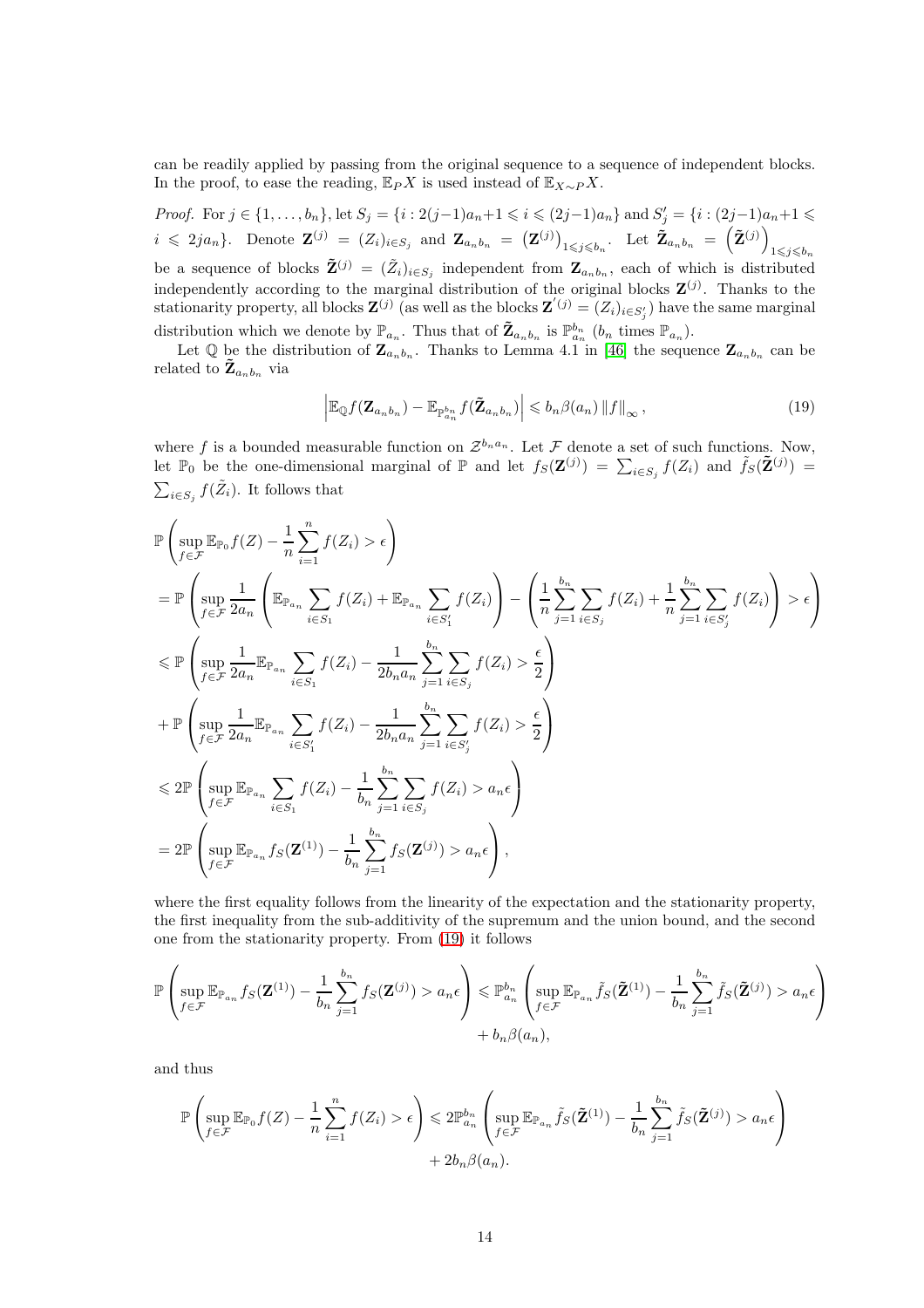For any  $f_{g,\gamma} \in \mathcal{F}_{\mathcal{G},\gamma}$ , let  $\tilde{l}_{f_{g,\gamma}} : \mathcal{Z}^{a_n} \to \mathbb{R}$  be defined as  $\tilde{l}_{f_{g,\gamma}}(\mathbf{Z}_{a_n}) = \sum_{i=1}^{a_n} \phi_{\gamma}(f_{g,\gamma}(Z_i))$ . Let  $\tilde{L} = \left\{ \tilde{l}_{f_{g,\gamma}} : f_{g,\gamma} \in \mathcal{F}_{\mathcal{G},\gamma} \right\}$ . Applying the derivations above to  $\mathbb{P} \left( \sup_{g \in \mathcal{G}} \left( L_{\gamma}(g) - L_{\gamma,n}(g) \right) > \epsilon \right)$ , we get

$$
\mathbb{P}\left(\sup_{g\in\mathcal{G}}\left(L_{\gamma}\left(g\right)-L_{\gamma,n}\left(g\right)\right)>\epsilon\right)\leqslant 2\mathbb{P}_{a_n}^{b_n}\left(\sup_{g\in\mathcal{G}}\mathbb{E}_{\mathbb{P}_{a_n}}\tilde{l}_{f_{g,\gamma}}\left(\tilde{\mathbf{Z}}^{(1)}\right)-\frac{1}{b_n}\sum_{j=1}^{b_n}\tilde{l}_{f_{g,\gamma}}\left(\tilde{\mathbf{Z}}^{(j)}\right)>a_n\epsilon\right)+2b_n\beta(a_n).
$$

For any  $f_1, f_2 \in \mathcal{F}$  and for any  $\mathbf{z}_{a_n b_n} = (\mathbf{z}^{(j)})_{1 \leq j \leq b_n}$ , define

$$
d_{1,\mathbf{z}_{a_n b_n}}(f_1, f_2) = \frac{1}{b_n} \sum_{j=1}^{b_n} (\tilde{l}_{f_1}(\mathbf{z}^{(j)}) - \tilde{l}_{f_2}(\mathbf{z}^{(j)})).
$$

Now we focus on the probability in the right-hand side of the above inequality and proceed as in the proof of Theorem [1](#page-4-2) to obtain

$$
\mathbb{P}_{a_n}^{b_n}\left(\sup_{g\in\mathcal{G}}\mathbb{E}_{\mathbb{P}_{a_n}}\tilde{l}_{f_{g,\gamma}}\left(\tilde{\mathbf{Z}}^{(1)}\right)-\frac{1}{b_n}\sum_{j=1}^{b_n}\tilde{l}_{f_{g,\gamma}}\left(\tilde{\mathbf{Z}}^{(j)}\right)>a_n\epsilon\right)\leqslant\exp\left(-\frac{b_n\epsilon^2}{32}\right)\mathcal{N}_1\left(\frac{\epsilon a_n}{8},\tilde{L},2b_n\right).
$$

According to Lemma 5.1 of [\[33\]](#page-16-8) and the Lipschitz property of  $\phi_{\gamma}$ ,

$$
\mathcal{N}_1\left(\epsilon,\tilde{L},b_n\right) \leqslant \mathcal{N}_1\left(\frac{\epsilon\gamma}{2a_n},\mathcal{F}_{\mathcal{G},\gamma},n\right),\,
$$

and the claimed result follows.

#### Effective sample complexity

To compute the effective sample complexity (i.e., an estimate for the number  $2b_n = \frac{n}{a_n}$  of blocks), we need to balance the two terms in [\(2\)](#page-4-1): we assume that  $2b_n\beta(a_n) = K_1 \exp(-K_2b_n)$  for some positive constants  $K_1, K_2$ . This imposes a constraint on  $a_n$  depending on the behavior of the mixing coefficient. However, the value of the mixing coefficient is known for very few processes such as the first order Markov process, for which  $\beta(a_n) \leq \rho^{a_n}$  with  $\rho \in [0,1)$  [\[32\]](#page-16-21). In general, the mixing rate of data generating process is not known ([\[32\]](#page-16-21) provides a way to estimate this coefficient from the data). Thus, it is usually assumed that the process is either algebraically mixing,  $\beta(a_n) = \beta_0 a_n^{-k}$ , or exponentially mixing,  $\beta(a_n) = \beta'_0 \exp(-\beta a_n^{k'})$ , for some positive  $\beta_0, \beta'_0, \beta, k, k'$ . Applying these assumptions, and taking benefit from Corollary [2](#page-11-2) since it does not depend on the sample size, we obtain the following result which is similar to Theorem [4.](#page-11-3) The proof, being straightforward, is omitted.

**Theorem 6.** Fix  $\delta \in (0,1)$  and let  $F = d_{\mathcal{G}_0}\left(\frac{\epsilon \gamma}{6144}\right)$ . Let  $K_3$  be a positive constant. For algebraically (exponentially) mixing processes, under the assumption that  $a_n = (\beta_0 \exp(K_2 b_n)/K_1)^{\frac{1}{k}}$ 

$$
(a_n = \left(\frac{K_2 b_n + \ln(\beta_0'/K_1)}{\beta}\right)^{\frac{1}{k'}}, \text{ where}
$$
  

$$
b_n \ge \frac{1}{\min\{\epsilon^2/32, K_2\}} \left(CK_3 F \ln^2\left(\frac{CM^2}{\epsilon^2 \gamma^2} F\right) \ln\left(\frac{1}{\epsilon}\right) + \ln\frac{4 + K_1}{\delta}\right),
$$

the probability [\(18\)](#page-12-0) is at most  $\delta$ .

### <span id="page-14-1"></span>References

- <span id="page-14-0"></span>[1] R.A. Adams and J.JF. Fournier. Sobolev spaces, volume 140. Elsevier, 2003.
- [2] N. Alon, S. Ben-David, N. Cesa-Bianchi, and D. Haussler. Scale-sensitive dimensions, uniform convergence, and learnability. Journal of the ACM, 44(4):615–631, 1997.

 $\Box$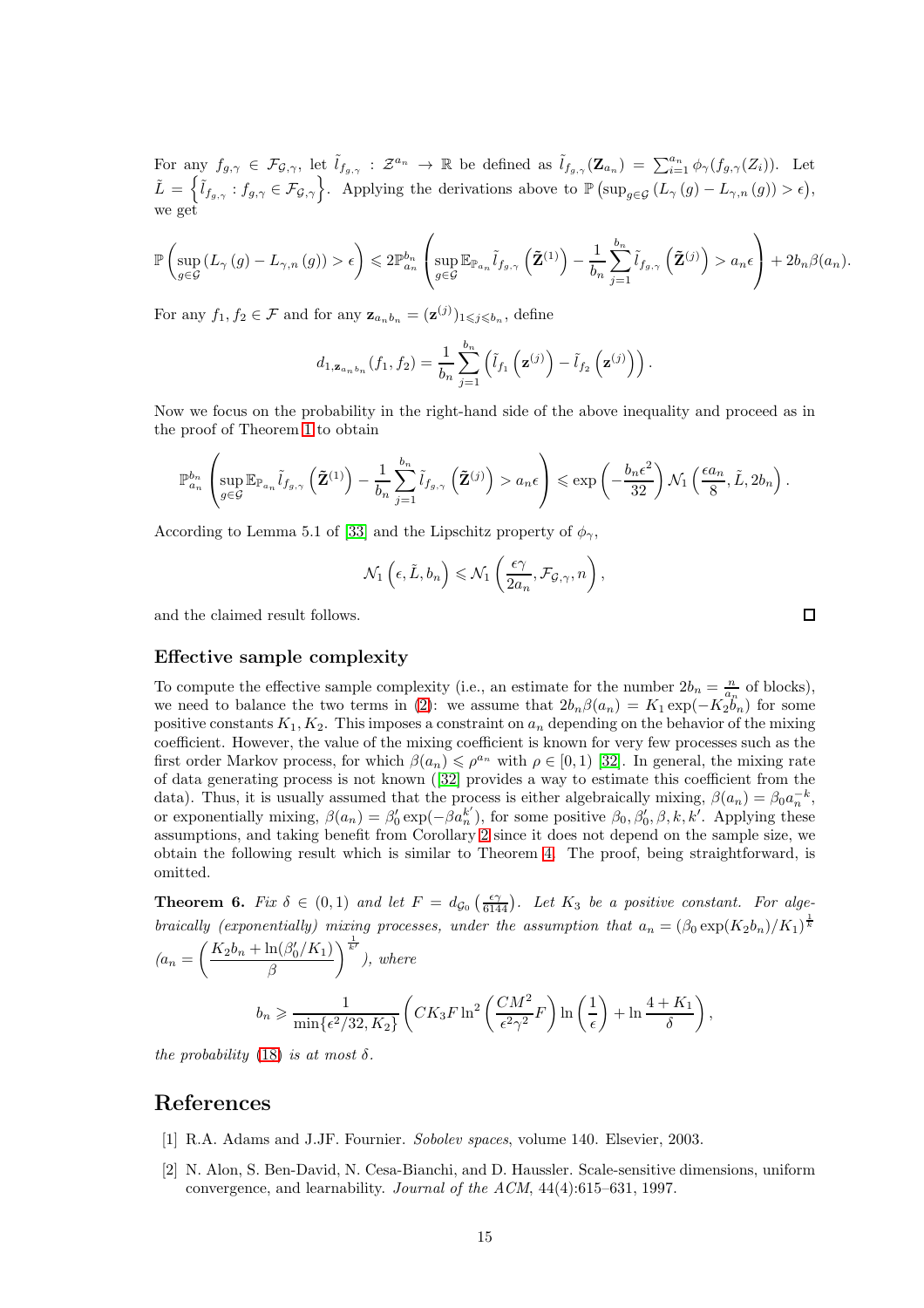- <span id="page-15-9"></span><span id="page-15-6"></span>[3] L. Ambrosio, N. Fusco, and D. Pallara. Functions of bounded variation and free discontinuity problems. Oxford University Press, Oxford, 2000.
- <span id="page-15-19"></span>[4] M. Anthony and P.L. Bartlett. Neural Network Learning: Theoretical Foundations. Cambridge University Press, Cambridge, 1999.
- [5] O. Asor, H.H. Duan, and A. Kontorovich. On the additive properties of the fat-shattering dimension. IEEE transactions on neural networks and learning systems, 25(12):2309–2312, 2014.
- <span id="page-15-15"></span>[6] H. Attouch, G. Buttazzo, and G. Michaille. Variational analysis in Sobolev and BV spaces: applications to PDEs and optimization. SIAM, 2014.
- <span id="page-15-7"></span>[7] G. Aubert and P. Kornprobst. Mathematical problems in image processing: partial differential equations and the calculus of variations, volume 147. Springer Science & Business Media, 2006.
- <span id="page-15-5"></span><span id="page-15-1"></span>[8] V. Barbu and T. Precupanu. Convexity and optimization in Banach spaces. Springer Science & Business Media, 2012.
- [9] P.L. Bartlett. The sample complexity of pattern classification with neural networks: The size of the weights is more important than the size of the network. IEEE Transactions on Information Theory, 44(2):525–536, 1998.
- <span id="page-15-12"></span>[10] P.L. Bartlett, S.R. Kulkarni, and S.E. Posner. Covering numbers for real-valued function classes. IEEE Transactions on Information Theory, 43(5):1721–1724, 1997.
- <span id="page-15-4"></span><span id="page-15-0"></span>[11] P.L. Bartlett and P.M. Long. More theorems about scale-sensitive dimensions and learning. In COLT'95, pages 392–401, 1995.
- <span id="page-15-20"></span>[12] P.L. Bartlett and S. Mendelson. Rademacher and Gaussian complexities: Risk bounds and structural results. Journal of Machine Learning Research, 3:463–482, 2002.
- [13] M. Belkin. Approximation beats concentration? an approximation view on inference with smooth radial kernels. *arXiv preprint arXiv:1801.03437*, 2018.
- <span id="page-15-18"></span>[14] M.S. Birman and M.Z. Solomyak. Piecewise-polynomial approximations of functions of the classes  $W_p^{\alpha}$ . *Matematicheskii Sbornik*, 115(3):331–355, 1967.
- <span id="page-15-10"></span>[15] R.C. Bradley. Basic properties of strong mixing conditions. In Dependence in probability and statistics, pages 165–192. Springer, 1986.
- <span id="page-15-13"></span><span id="page-15-8"></span>[16] C. Cortes and V.N. Vapnik. Support-vector networks. Machine Learning, 20(3):273–297, 1995.
- [17] H.H. Duan. Bounding the fat shattering dimension of a composition function class built using a continuous logic connective. The Waterloo Mathematics Review, 2(1):1–21, 2012.
- <span id="page-15-17"></span>[18] R.M. Dudley. A course on empirical processes. In Ecole d'été de Probabilités de Saint-Flour XII-1982, pages 1–142. Springer, 1984.
- <span id="page-15-11"></span>[19] P. Dutta and T.K. Nguyen. Covering numbers for bounded variation functions. Journal of Mathematical Analysis and Applications, 468(2):1131–1143, 2018.
- <span id="page-15-16"></span><span id="page-15-14"></span>[20] D.H. Fremlin. Measure theory, volume 4. Torres Fremlin, 2000.
- <span id="page-15-2"></span>[21] D. Gilbarg and N.S. Trudinger. Elliptic partial differential equations of second order. springer, 2015.
- [22] Y. Guermeur. VC theory of large margin multi-category classifiers. Journal of Machine Learning Research, 8:2551–2594, 2007.
- <span id="page-15-3"></span>[23] Y. Guermeur.  $L_p$ -norm Sauer–Shelah lemma for margin multi-category classifiers. *Journal of* Computer and System Sciences, 89:450–473, 2017.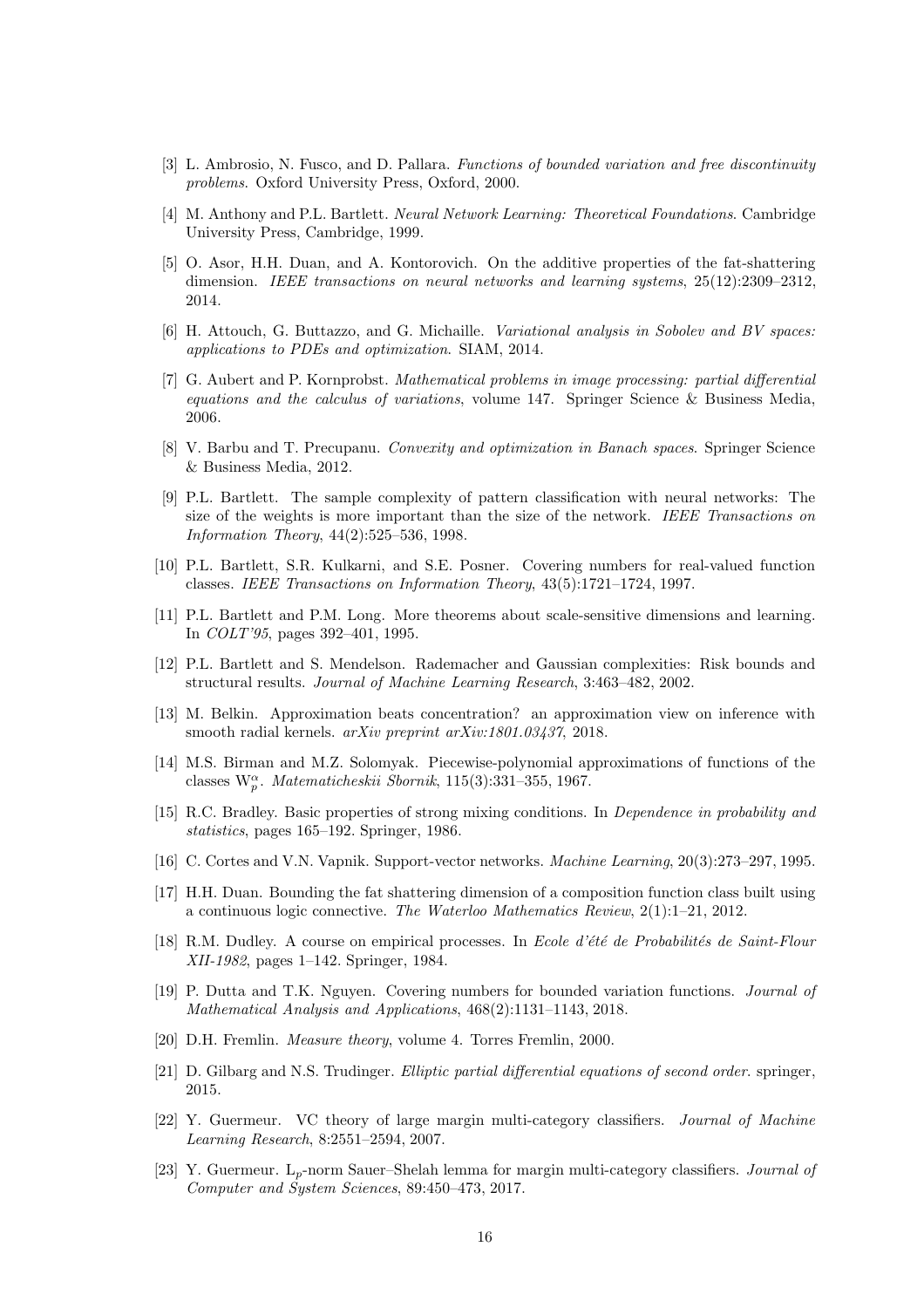- <span id="page-16-13"></span><span id="page-16-12"></span>[24] W. Hoeffding. Probability inequalities for sums of bounded random variables. Journal of the American Statistical Association, 58:13–30, 1963.
- [25] M.J. Kearns and R.E. Schapire. Efficient distribution-free learning of probabilistic concepts. Journal of Computer and System Sciences, 48(3):464–497, 1994.
- <span id="page-16-11"></span><span id="page-16-2"></span>[26] A.N. Kolmogorov and V.M. Tikhomirov.  $\epsilon$ -entropy and  $\epsilon$ -capacity of sets in functional spaces. American Mathematical Society Translations, series 2, 17:277–364, 1961.
- <span id="page-16-6"></span>[27] V. Koltchinskii and D. Panchenko. Empirical margin distributions and bounding the generalization error of combined classifiers. The Annals of Statistics, 30(1):1–50, 2002.
- <span id="page-16-16"></span>[28] A. Kontorovich and R. Weiss. Maximum margin muliclass nearest neighbors. In ICML'14, 2014.
- [29] R. Krauthgamer and J.R. Lee. Navigating nets: simple algorithms for proximity search. In Proceedings of the fifteenth annual ACM-SIAM symposium on Discrete algorithms, pages 798–807. Society for Industrial and Applied Mathematics, 2004.
- <span id="page-16-4"></span><span id="page-16-3"></span>[30] V. Kuznetsov, M. Mohri, and U. Syed. Multi-class deep boosting. In NIPS 27, pages 2501– 2509, 2014.
- <span id="page-16-21"></span>[31] A. Maurer. A vector-contraction inequality for Rademacher complexities. In International Conference on Algorithmic Learning Theory, pages 3–17. Springer, 2016.
- [32] Daniel J McDonald, Cosma Rohilla Shalizi, Mark Schervish, et al. Estimating beta-mixing coefficients via histograms. Electronic Journal of Statistics, 9(2):2855–2883, 2015.
- <span id="page-16-8"></span>[33] R. Meir. Nonparametric time series prediction through adaptive model selection. Machine learning, 39(1):5–34, 2000.
- <span id="page-16-20"></span>[34] S. Mendelson. Rademacher averages and phase transitions in Glivenko-Cantelli classes. IEEE Transactions on Information Theory, 48(1):251–263, 2002.
- <span id="page-16-15"></span><span id="page-16-9"></span>[35] S. Mendelson and R. Vershynin. Entropy and the combinatorial dimension. Inventiones mathematicae, 152:37–55, 2003.
- [36] M. Miranda. Functions of bounded variation on good metric spaces. *Journal de mathématiques* pures et appliquées,  $82(8):975-1004$ , 2003.
- <span id="page-16-7"></span><span id="page-16-5"></span>[37] K. Musayeva, F. Lauer, and Y. Guermeur. Rademacher complexity and generalization performance of multi-category margin classifiers. Neurocomputing, 342:6 – 15, 2019.
- <span id="page-16-10"></span>[38] D. Pollard. Convergence of Stochastic Processes. Springer-Verlag, New York, 1984.
- [39] R.E. Schapire, Y. Freund, P. Bartlett, and W.S. Lee. Boosting the margin: A new explanation for the effectiveness of voting methods. The annals of statistics, 26(5):1651–1686, 1998.
- <span id="page-16-19"></span>[40] N. Srebro, K. Sridharan, and A. Tewari. Smoothness, low noise and fast rates. In Advances in neural information processing systems, pages 2199–2207, 2010.
- <span id="page-16-18"></span>[41] A.W. van der Vaart and J.H. van Zanten. Adaptive Bayesian estimation using a Gaussian random field with inverse gamma bandwidth. The Annals of Statistics, pages 2655–2675, 2009.
- <span id="page-16-1"></span><span id="page-16-0"></span>[42] V.N. Vapnik. Statistical Learning Theory. John Wiley & Sons, Inc., New York, 1998.
- [43] V.N. Vapnik and A.Ya. Chervonenkis. On the uniform convergence of relative frequencies of events to their probabilities. Theory of Probability and its Applications, XVI(2):264–280, 1971.
- <span id="page-16-17"></span>[44] M. Vidyasagar. Learning and generalisation: with applications to neural networks. Springer Science & Business Media, 2013.
- <span id="page-16-14"></span>[45] R.E. Williamson and H.F. Trotter. Multivariable mathematics. Number QA184 W73 1996. 1996.